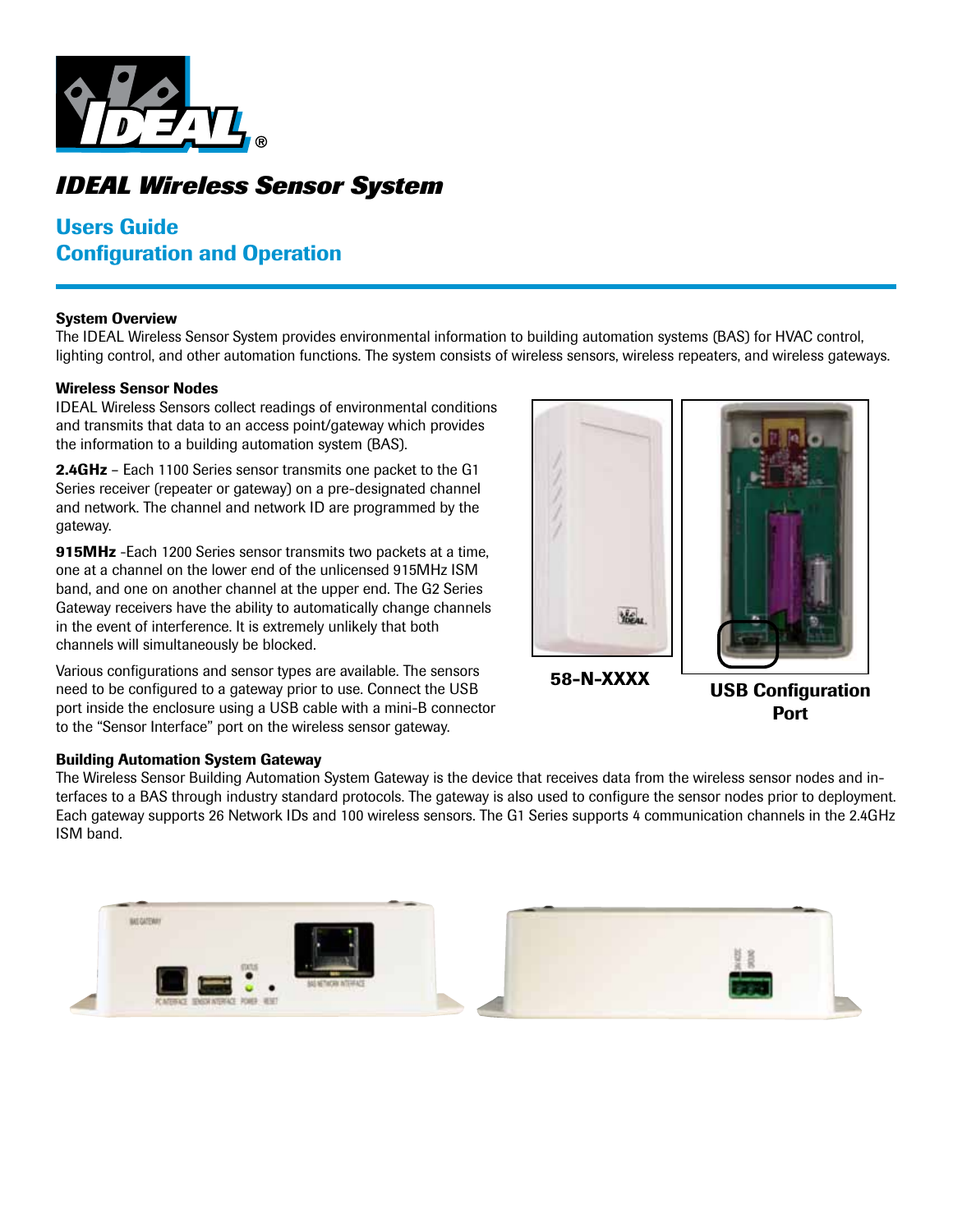

# Software Installation and Configuration

#### Gateway Configuration

The USB driver and HyperTerminal installation MUST be completed first in order for a PC to communicate to a gateway.

#### Installing the USB Driver for the Wireless BAS Gateway

A USB driver file is required for the Wireless Sensor BAS Gateway to communicate with a PC for configuration and data output. The driver is located at the following page under software: http://www.idealwirelesssensors.com/support.

The same USB driver file is used for either the G1 Series gateway (2.4GHz) or G2 Series (915MHz).

#### USB driver installation

- 1. Download the file
- 2. Unzip to a preferred location.(right Click Extract All)
- 3. Plug in the 24V power supply to the gateway. (58-PS-24V-T 24VDC power supply sold separately.) Conductor with the colored sleeve is (+) and terminates into the port on left labeled 24V; the un-sleeved conductor is the ground and terminates into the middle port labeled Ground and right port is unused.
- 4. Connect the Wireless BAS Gateway to the PC using a USB cable. Plug the USB cable into the computer, then plug the other end into the "PC INTERFACE" port on the Wireless gateway.
- 5. The computer should recognize new hardware and ask for a driver. Manually install the driver as shown below. DO NOT use Windows automatic driver search.

When the following screen appears select "No, not at this time" and then click "Next".

| <b>Found New Hardware Wizard</b> |                                                                                                                                                                                                                                                              |  |
|----------------------------------|--------------------------------------------------------------------------------------------------------------------------------------------------------------------------------------------------------------------------------------------------------------|--|
|                                  | Welcome to the Found New<br>Hardware Wizard<br>Windows will search for current and updated software by<br>looking on your computer, on the hardware installation CD, or on<br>the Windows Update Web site (with your permission).<br>Read our privacy policy |  |
|                                  | Can Windows connect to Windows Update to search for<br>software?<br>Yes, this time only<br>Yes, now and every time I connect a device<br>No, not this time<br>Click Next to continue.                                                                        |  |
|                                  | Cancel<br>Next ><br><back< td=""></back<>                                                                                                                                                                                                                    |  |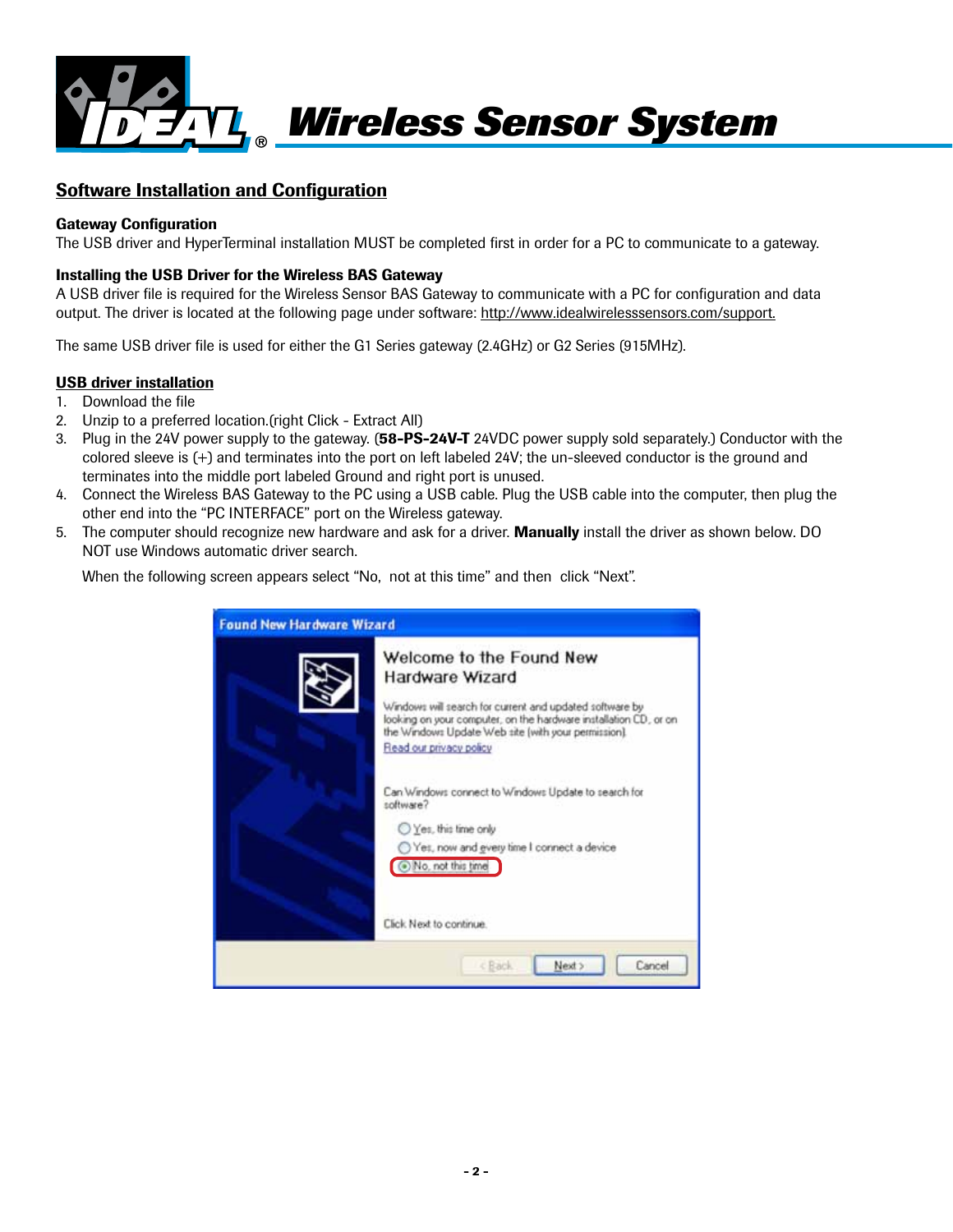6. Select "Install from a list or specific location" and then click "Next."



7. Select the "Search..." option, deselect the "...removable media" option, and select "Include this location...", then click browse to navigate to the folder where you unzipped the USB driver. Click "Next."

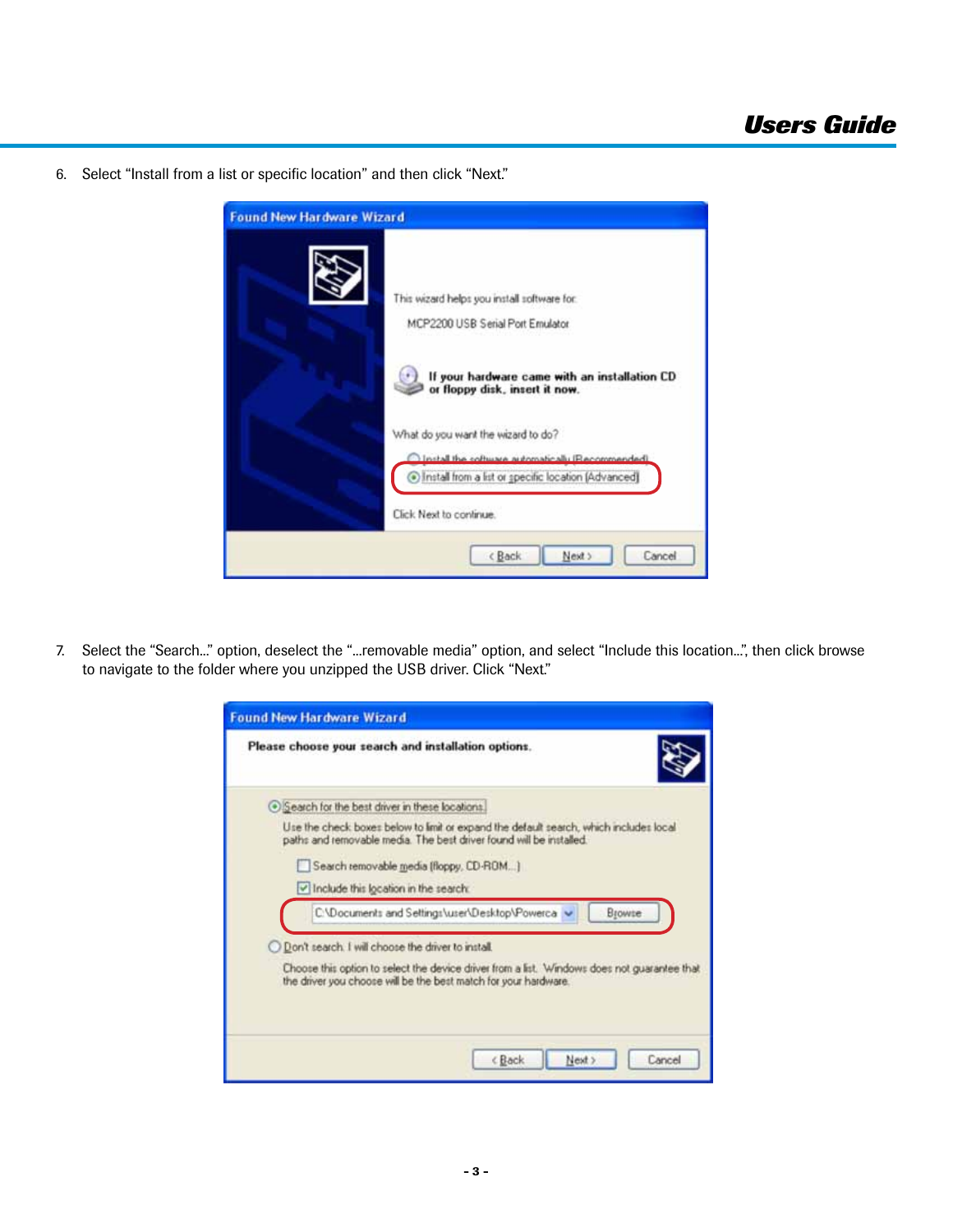

8. The following screens will appear. Click "Continue Anyway" to proceed.





9. When completed you should see this screen. Click "Finish" to proceed.



After clicking "finish" your PC should provide a message bubble indicating the new hardware is found and ready to use.

*Note – the driver only needs to be located and installed once. After the initial installation, if you connect a new Wireless gateway to the same computer, you can have Windows automatically find the correct driver without locating it manually.*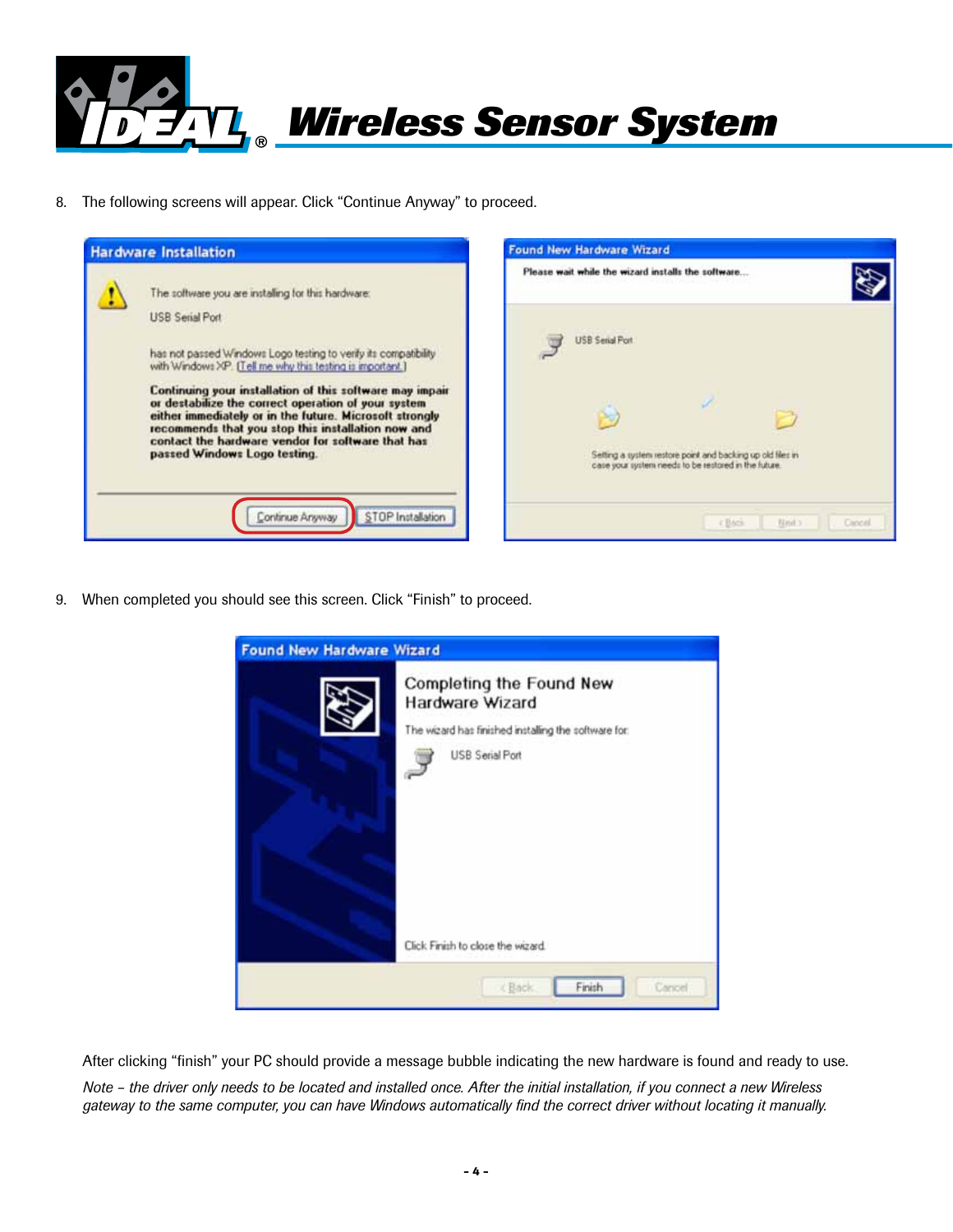#### **Installation and Configuration HyperTerminal**

HyperTerminal or an equivalent terminal emulator program is needed to display data from the Wireless BAS gateway and for configuration of certain parameters

HyperTerminal is included with Windows XP and earlier versions and no installation is required. Windows Vista and Windows 7 users can download HyperTerminal from the following link http://www.idealwirelesssensors.com/files/HyperTerminal.zip

The download file is also found on the following page: http://www.idealwirelesssensors.com/support/

There are only two files in this ZIP package:

hypertrm.dll hypertrm.exe

1. Unzip the files to a location of your choice and be sure to keep these files in the same directory. Do not launch HyperTerminal until after the USB driver has been installed. This appendix describes how to configure HyperTerminal, but the following settings are needed with any terminal emulator that is used:

Baud rate: 19200 bps Data bits: 8 bits Parity: None Stop bits: 1 bit Flow control: None Emulation: ANSI or Auto Detect

#### Windows XP or Windows 2000

HyperTerminal is provided with Windows XP and earlier versions. To access the program use the following menu options:

Start Menu > All Programs > Accessories > Communications > HyperTerminal

#### Windows Vista or Windows 7

Go to the directory where HyperTerminal was installed from and double click on hypertrm.exe to launch the program.

2. Upon starting the program the dialog box may ask you if you would like to make HyperTerminal your default telnet program. Select Yes or No to proceed.

| <b>Default Telnet Program?</b>                                                                                                                    |  |
|---------------------------------------------------------------------------------------------------------------------------------------------------|--|
| We recommend that you make HyperTerminal your default telnet<br>program. Do you want to do this?<br>Don't ask me this question again<br>No<br>Yes |  |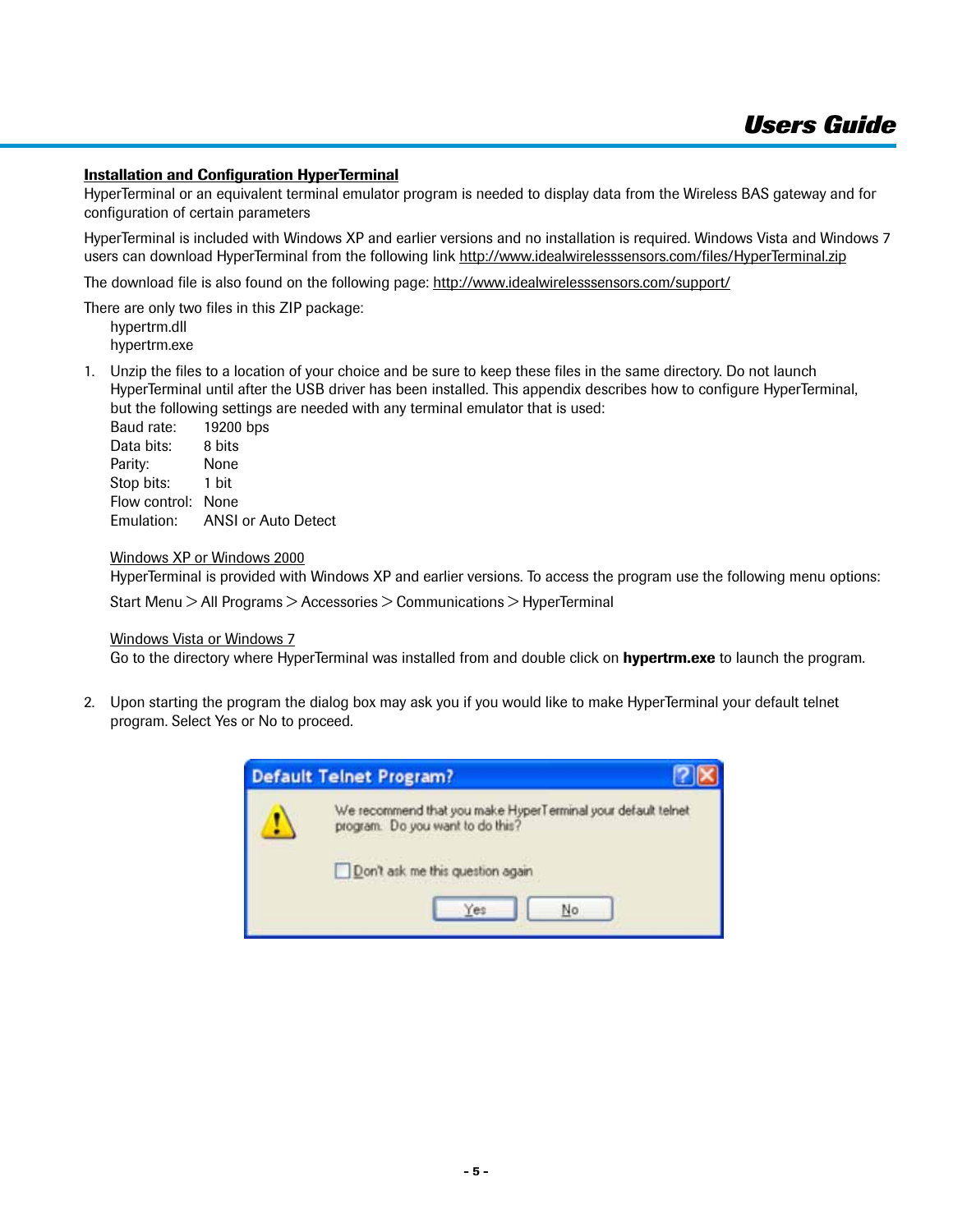

3. Next, you will be shown the following dialog box in which to enter a name for the connection. You can choose any name, "Powercast WSG-101" is used in this manual. Enter a name into the dialog box and select "OK" to continue.

| <b>Connection Description</b>                                         |        |
|-----------------------------------------------------------------------|--------|
| New Connection<br>Enter a name and choose an icon for the connection: |        |
| Name:                                                                 |        |
| Powercast WSG-101                                                     |        |
| Icon:                                                                 |        |
| MC<br><b>IEX</b><br>age                                               |        |
|                                                                       |        |
|                                                                       |        |
| OK                                                                    | Cancel |
|                                                                       |        |

4. The following dialog box will appear. Select the COM port which is being used for the access point and click "OK". (COM 14 is used in this example. If there is more than one COM port select the one for the highest number.)

Note: If more than one COM port is shown you can use System Properties through Windows Control Panel to determine which is the correct COM port. To access System Properties on your PC (using Windows XP) select the following menu options:

- 1. Start Menu > Control Panel > System
- 2. Click on the "Hardware" tab and then "Device Manager"
- 3. Scroll down until you see "Ports (COM & LPT)" and click the "+" sign to expand the list.

| <b>Connect To</b> |                                                           |  |
|-------------------|-----------------------------------------------------------|--|
|                   | Powercast WSG-101                                         |  |
|                   | Enter details for the phone number that you want to dial: |  |
| Country/region:   | United States [1]                                         |  |
| Area code:        | 724                                                       |  |
| Phone number:     |                                                           |  |
| Connect using:    | ThinkPad Modem<br>hinkPad Modem<br>TM3<br>7/IP (Winsock)  |  |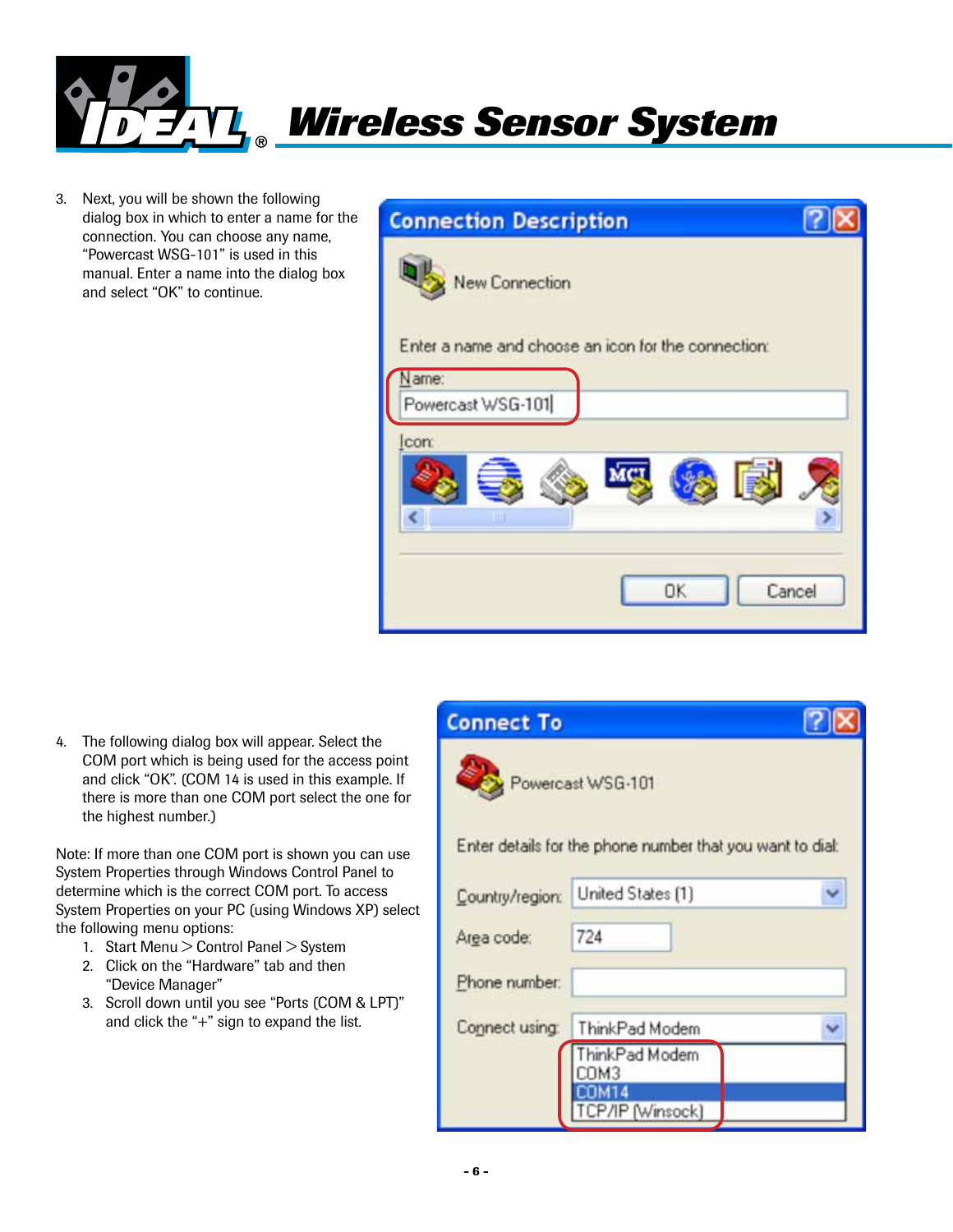

5. Choose the port settings as shown and click "OK".

- 6. Now that HyperTerminal is properly configured, if you aren't immediately connected, press the "Call" button, or use the menu option **Call - > Call**. Once you are connected you should see the startup message depicted below.
- 7. After pressing a key you will be shown the options menu. Return to the main section of this guide for further information.

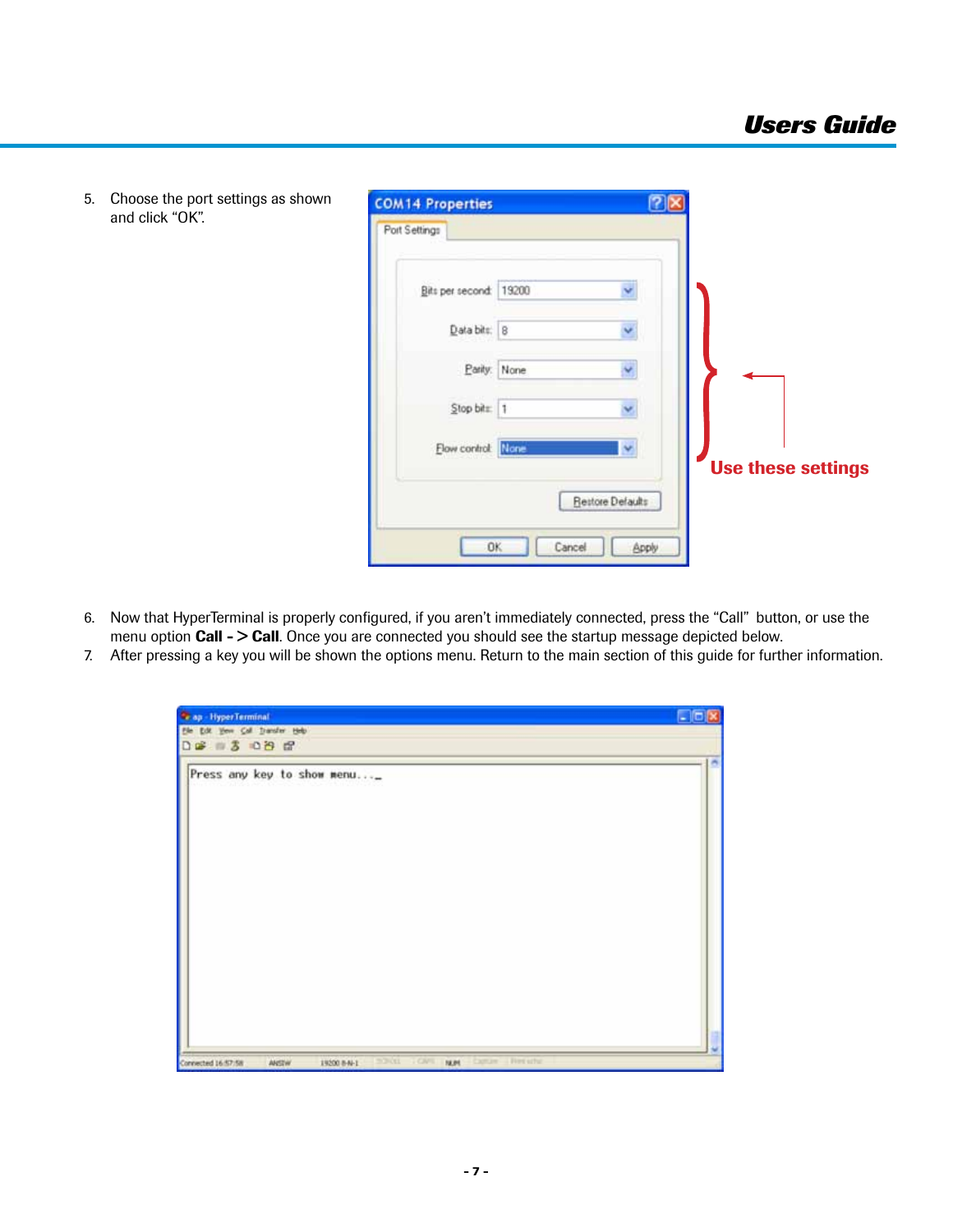

#### Building Automation System Gateway

The Wireless Sensor Building Automation System Gateway (WSG) is the device that receives data from the wireless sensor nodes and interfaces to a BAS through industry standard protocols. The gateway is also used to configure the sensor nodes prior to deployment. Each gateway supports 26 Network IDs and 100 wireless sensors. The 58-G1-xxxx supports 4 communication channels in the 2.4GHz ISM band.

The WSG has integrated mounting flanges and can be mounted to surfaces such as wood or drywall with appropriate screws. Avoid mounting the gateway directly to a metal surface as this can affect wireless reception. If mounting on a metal surface is the only option, it is recommended to insert non-metallic material of at least 1/4" between the gateway and metal surface to create a stand-off distance. The gateway can be powered by 24VAC or 24VDC. (58-PS-24V-T 24VDC power supply sold separately.) *Conductor with the colored sleeve is (+) and terminates into the port on left labeled 24V; the un-sleeved conductor is the ground and terminates into the middle port labeled Ground and right port is unused.* 

#### Gateway Configuration

Note - see page 2-7 above in order to install the USB driver and HyperTerminal. This MUST be completed in order for a PC to communicate to a gateway. Each WSG BAS gateway is pre configured with a Network ID and a communication channel. The Network ID can be changed as needed, or to configure a gateway as a redundant node for higher availability BAS operation. The gateway is configured through two ports as follows:

| <b>Parameter</b>                                 | <b>Configuration Port</b>                                                                                                                             |
|--------------------------------------------------|-------------------------------------------------------------------------------------------------------------------------------------------------------|
| Network ID                                       | USB port - "PC INTERFACE"<br>There are 26 pre-set values for the Network ID designated by the letters A-Z.                                            |
| <b>Communication Channel</b><br>(G1 Series only) | USB port - "PC INTERFACE"<br>There are 4 communication channels designated by numbers 1-4.<br>(The channels are based on the IEEE 802.15.4 standard.) |
| Sensor Binding                                   | USB port - "SENSOR INTERFACE"<br>Sensors are configured (bound) to the gateway through a USB cable from the gateway<br>to the sensor node.            |
| <b>Wired Network ID</b>                          | Ethernet port<br>(models with external RS485 or FTT-10 connector have an internal Ethernet port)                                                      |
| IP address                                       | Ethernet port<br>(models with external RS485 or FTT-10 connector have an internal Ethernet port)                                                      |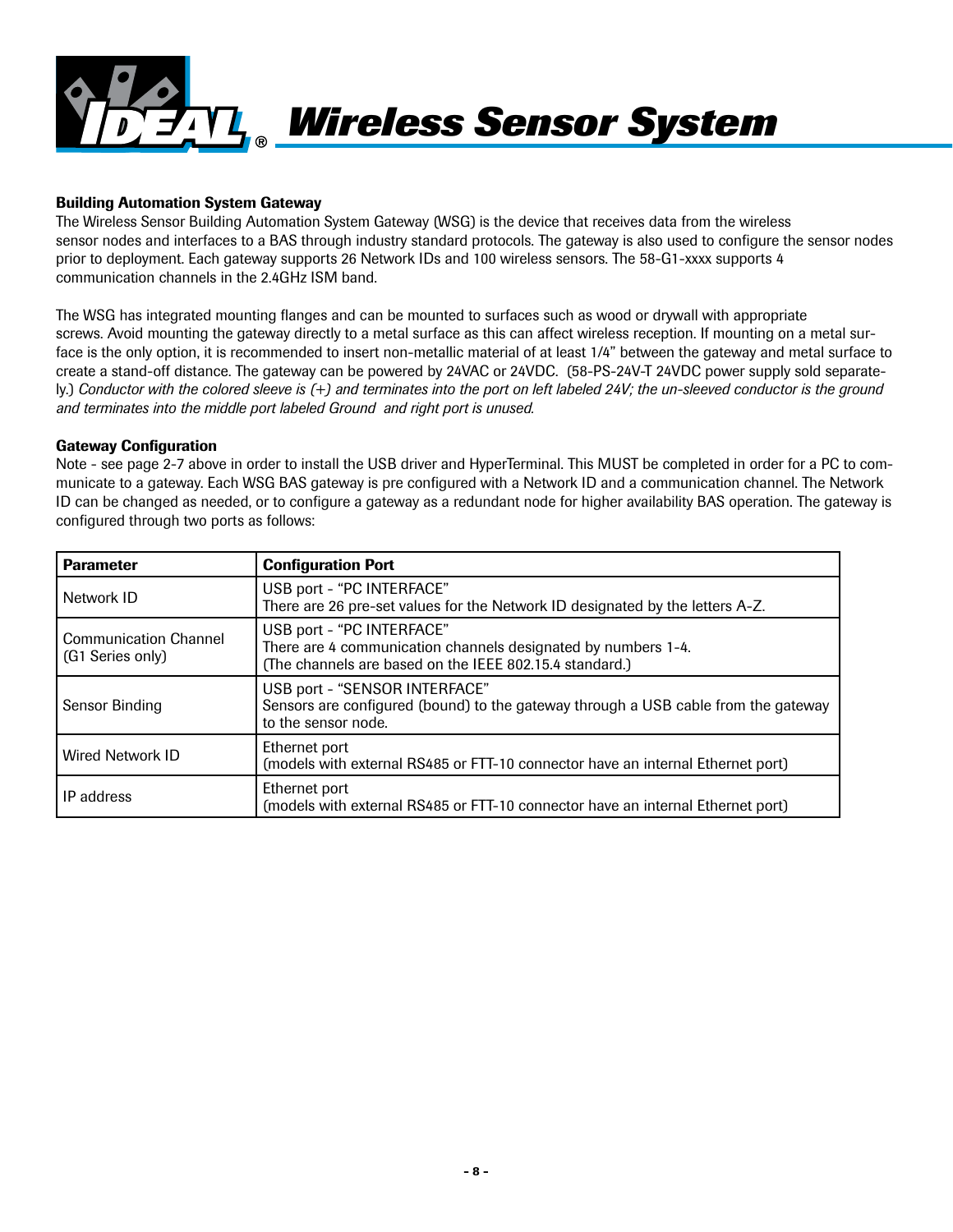#### Configuring and Associating a Wireless Sensor Node to a BAS Gateway

A wireless sensor node must first be configured and associated to a particular gateway (access point) before data will be received by that gateway. This is a simple procedure that only takes a few seconds per sensor node. The items that are configured are Network ID and Sensor ID, and these items are automatically assigned by the gateway.





Wireless Gatway - Interface Ports and Status LEDs

Wireless Gateway - Power Connector

#### Welcome Screen

When the USB driver has been properly installed and HyperTerminal is properly configured, the message "Press any key to show menu…" will display in the HyperTerminal window.

| <b>C</b> ap HyperTerminal                                                                                | <b>E 回区</b> |
|----------------------------------------------------------------------------------------------------------|-------------|
| the tisk year Call Dansfer type                                                                          |             |
| 02 3 08 8                                                                                                | ×           |
| Press any key to show menu_                                                                              |             |
| CALIFEE   PITE ACTO<br><b>ROSAL</b><br>OPS<br>Connected 16:57:58<br>14,91<br>19200 0-N-1<br><b>ANSTW</b> |             |

Note: If you see information from wireless packets appearing on the screen and want to see the main menu, type SHIFT+P to cancel "print mode."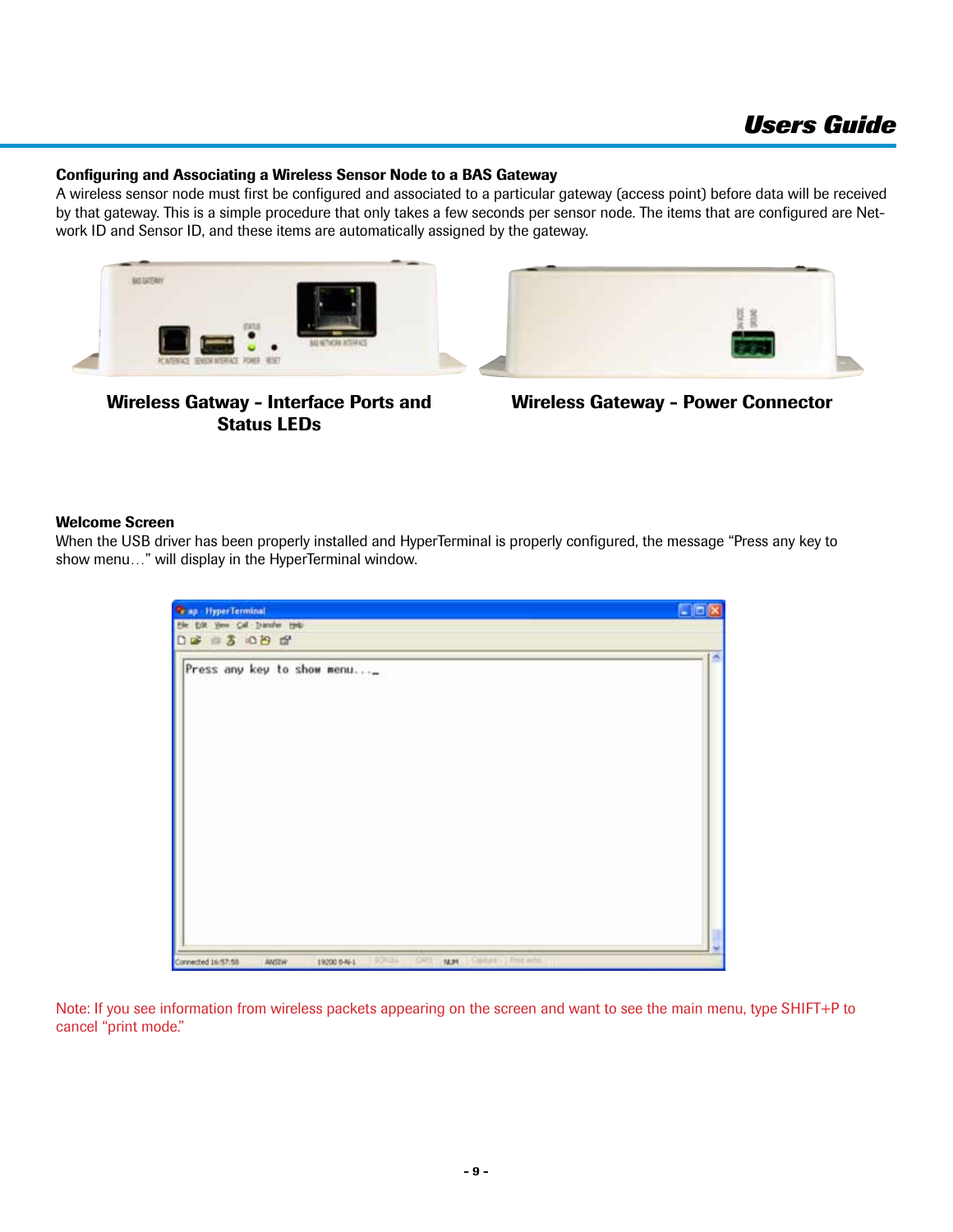

#### Main Menu – G1 Series-2.4GHz

When any key is pressed the system menu will appear as shown below. The system menu also provides an indication of the Communication Channel, Network ID, and the number of devices configured to the gateway. To continue, enter the number shown on the left side of the screen for the desired command.

| File Edit View Call Transfer Help<br>$D = 3 - 2$                                                                                                                                                                                                                                                                                                                                  |                                                                         |  |
|-----------------------------------------------------------------------------------------------------------------------------------------------------------------------------------------------------------------------------------------------------------------------------------------------------------------------------------------------------------------------------------|-------------------------------------------------------------------------|--|
| <b>IDEAL Wireless Sensor System</b><br>VERSION 3.0                                                                                                                                                                                                                                                                                                                                |                                                                         |  |
| Select from the menu below:<br>C - Configure the Communication Channel<br>- Configure the Network ID<br>N<br>- Configure Sensors in Gateway<br>- Repeater Mode<br>- Timeout Configuration<br>- Configure Replacement or Redundant Gateway<br>- List Sensors and Latest Data<br>D - Diagnostic Info for Sensors<br>P - Print Sensor Data to Screen as it Arrives<br>Enter command: | [current values]<br>ពោ<br>12 of 100 activel<br>[Disabled]<br>[Disabled] |  |

*Note – The wired network parameters are not configured through this menu. See the following page for the Network Configuration Guide, for configuring the wired BAS interface (e.g. BACnet, Modbus, LonWorks).*

http://www.idealwirelesssensors.com/support/

#### Main Menu - G2 Gateway - 915MHz

When any key is pressed the system menu will appear as shown below. The system menu also provides an indication of the Network ID, the number of devices configured to the gateway and other settings.

| <b><i>Cap - HyperTerminal</i></b>                                                                                                                                                                                                                                                                                                                                                                |                                                                           | <b>AND D</b> |
|--------------------------------------------------------------------------------------------------------------------------------------------------------------------------------------------------------------------------------------------------------------------------------------------------------------------------------------------------------------------------------------------------|---------------------------------------------------------------------------|--------------|
| Edit View Call Transfer Heip<br>0.68986                                                                                                                                                                                                                                                                                                                                                          |                                                                           |              |
| IDEAL Wireless Sensor System<br>VERSION 3.2<br>Select from the menu below:<br>$N -$ Configure the Network $ID$<br>- Configure Sensors in Gateway<br>s<br>R<br>- Repeater Mode<br>- Timeout Configuration<br>- Configure Replacement or Redundant Gateway<br>L - List Sensors and Latest Data<br>D - Diagnostic Info for Sensors<br>- Print Sensor Data to Screen as it Arrives<br>Enter command: | [current values]<br>EA 1<br>[2 of 100 active]<br>[Disabled]<br>[Disabled] |              |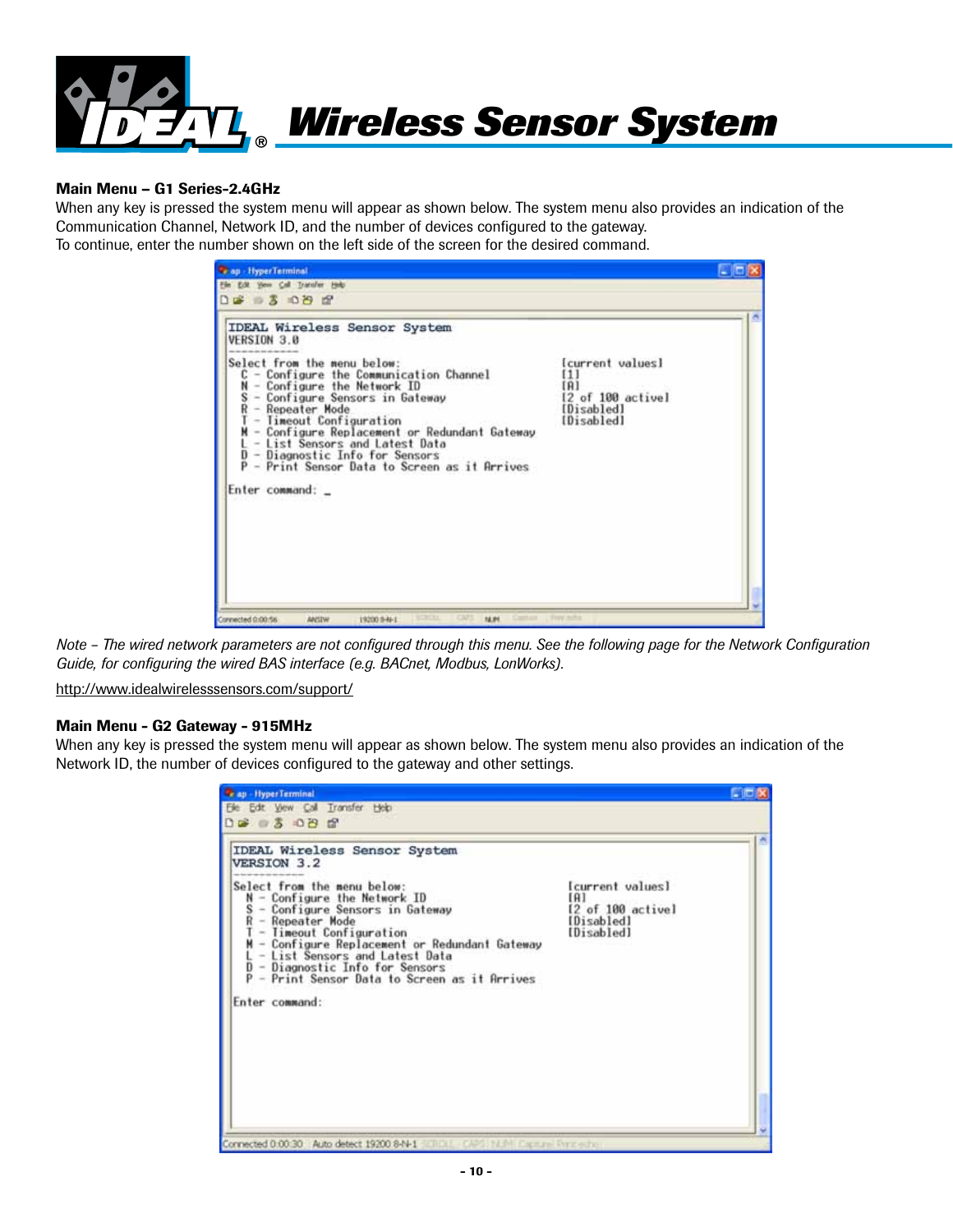#### Option C – Configure the Communication Channel (G1 Gateway ONLY)

Menu option  $C$  is for configuring the Communication Channel. Four communication channels are available from which to choose use. The screen capture below highlights the entries needed to change the communication channel.



The system will warn you about changing channels, and you must select if you want to continue. If you press Y for yes, at the next prompt, press 1-4 to designate your channel preference, and the channel will be immediately changed. If you press N or press any other key, configuration will be cancelled and you will return to the main menu options. Wireless communication for the system is based on 802.15.4 radios (also used for ZigBee devices). The four channels represent the 802.15.4 channels as follows:

| <b>System Channel</b> | 802.15.4 channel | <b>Center Frequency</b> |
|-----------------------|------------------|-------------------------|
|                       | 26               | 2480 MHz                |
|                       | 25               | 2575 MHz                |
|                       | 15               | 2425 MHz                |
|                       | 20               | 2450 MHz                |

Channels 25 and 26 are outside the range of Wi-Fi channels in North America and will not interfere with or be interfered by Wi-Fi networks. The channel width for 802.15.4 is 2 MHz per channel.

Note - Selecting the Communication Channel should be done before any sensors are configured by the gateway as the gateway assigns the Communication Channel to the sensors through the USB port.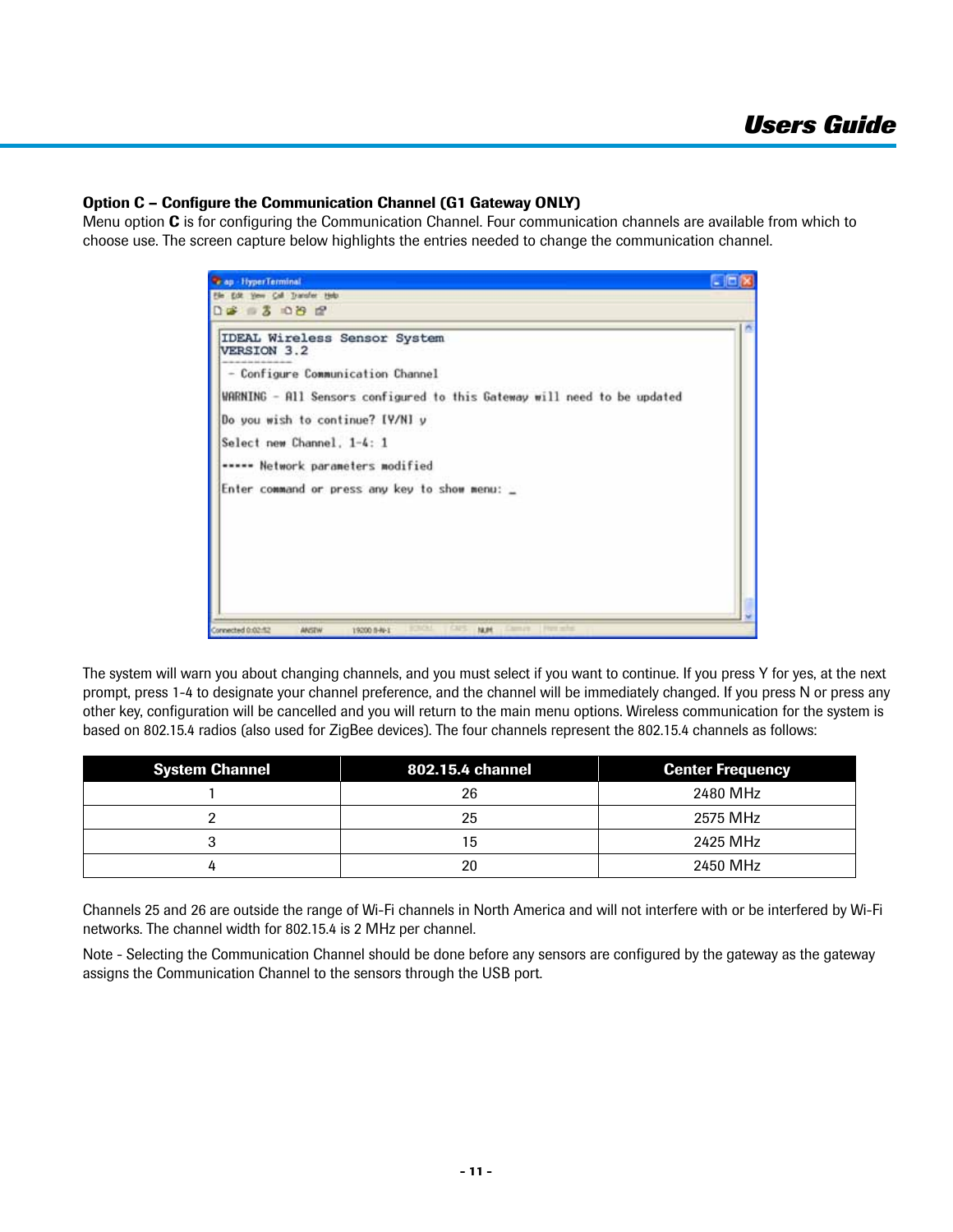

#### Option N – Configure the Network ID

Menu option N is for configuring the Network ID. The Network ID is a unique identifier so that data packets are received by the proper wireless gateway. There are 26 ID's available for use in the system, which are represented by the letters A-Z.



The system will warn you about changing the Network ID and you must select if you want to continue. If you press Y for yes, at the next prompt, press A-Z to designate your Network ID preference, and the Network ID will be immediately changed. If you press N or press any other key, configuration will be cancelled and you will return to the main menu options.

This option allws for easy user selection as well as a range of choices that is large enough to accommodate large-scale deployment of sensors and gateways in close proximity. Selecting the Network ID can be done in uppor or lower case.

Note - Selecting the Network ID should be done before any sensors are configured by the gateway as a the gateway assigns the Network ID to the sensors through the USB port.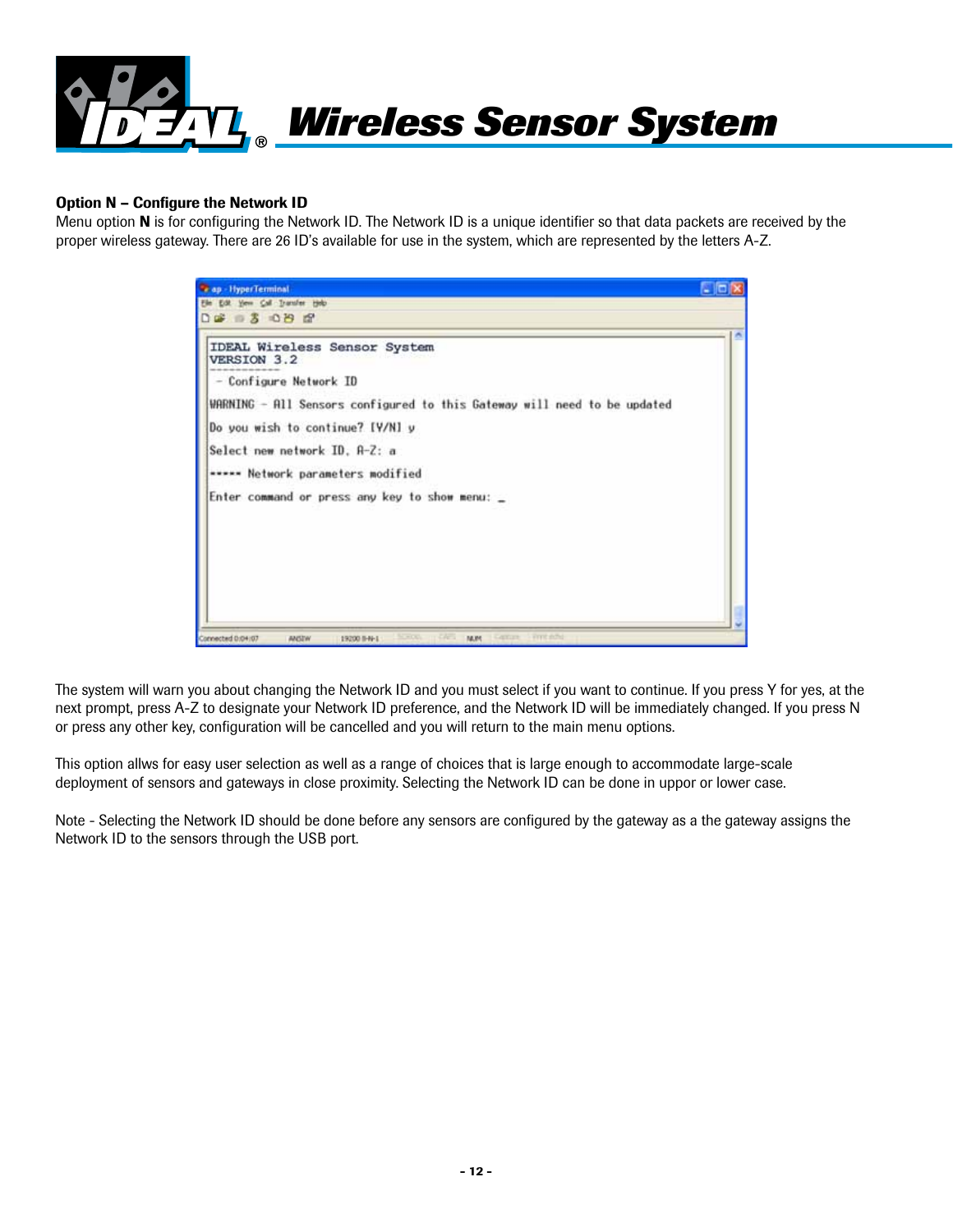#### Option S - Configure Sensors to Gateway

Menu option S is for adding or removing sensors that are configured (associated) to the gateway. Up to 100 sensors can be configured to a gateway and the Sensor IDs (1-00) are typically assigned automatically by the gateway. The configuration process assigns the Sensor ID and Network ID to each node, and also tells the gateway the model number of the node. Configuration must be performed before a node is deployed.

A sensor can be connected to the gateway with a USB cable at any time before or after selection menu option S. The USB connector on the sensor is located inside the enclosure (lower-left inside corner) for battery-powered devices. Open the enclosure using a screwdriver or other tool with the tabs provided.

When the USB configuration port is connected, the status light on the gateway will BLINK continuously until the sensor is configured. The light will be solid when the sensor configuration is complete, and turn off when the sensor is disconnected. When the message below is displayed, the gateway is waiting for a sensor to be connected via USB cable to the gateway through the gateway port labeled "SENSOR INTERFACE".

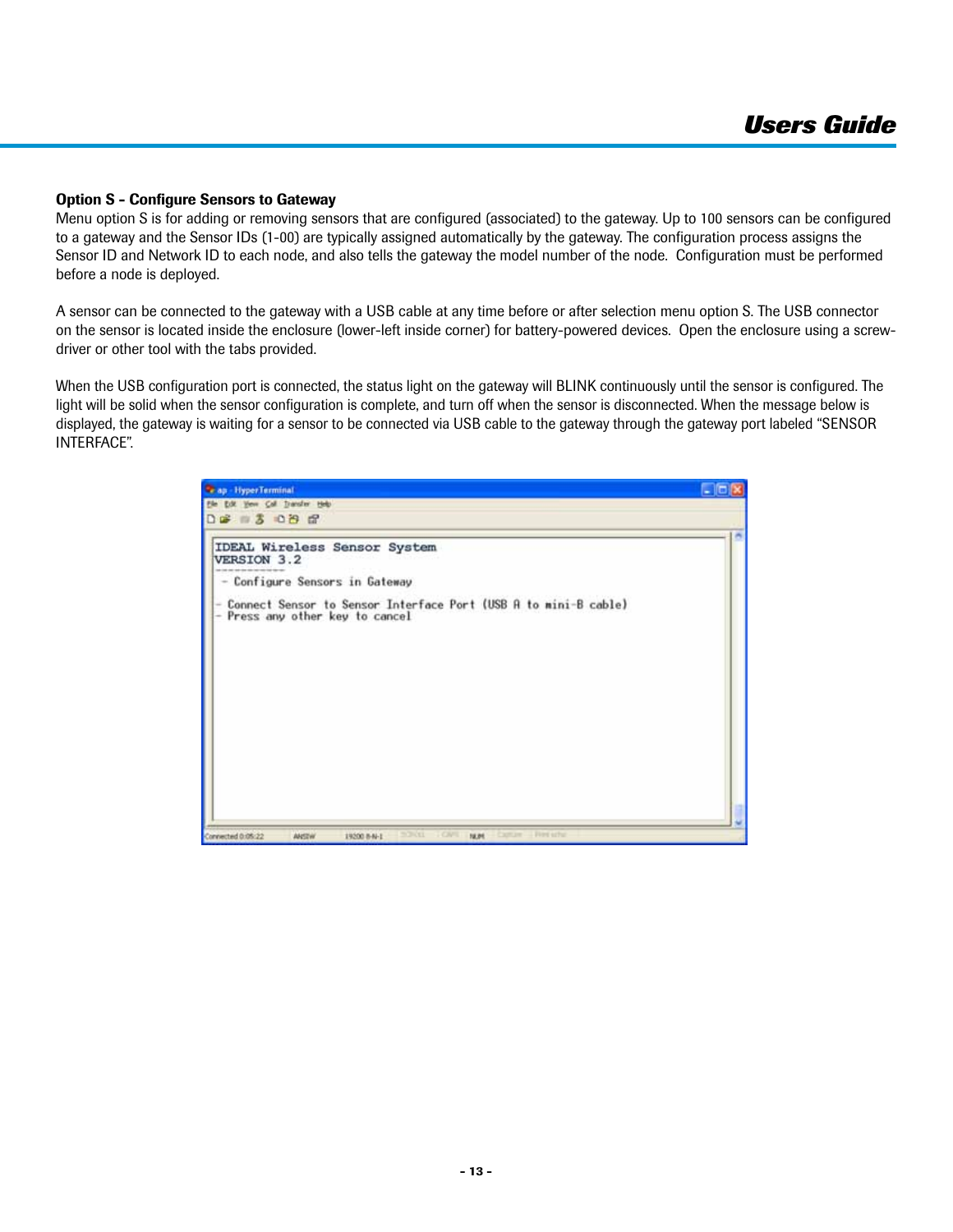

The system will wait until a sensor is connected, a key is pressed to cancel, or the operation times out and returns to the main menu. Once a blank sensor is connected, the screen will look like the following:

| <b>Cap HyperTerminal</b>                                                                                                  | a kali |
|---------------------------------------------------------------------------------------------------------------------------|--------|
| Elle Edit View Call Transfer Help                                                                                         |        |
| $D = 3000C$                                                                                                               |        |
| IDEAL Wireless Sensor System<br>VERSION 3.2                                                                               |        |
| - Configure Sensors in Gateway                                                                                            |        |
| - Connect Sensor to Sensor Interface Port (USB A to mini-B cable)<br>- Press any other key to cancel                      |        |
| ***** Sensor connected                                                                                                    |        |
| ***** Retrieving sensor parameters                                                                                        |        |
| <> SENSOR ID:-- MODEL #: WSN-1101THN<br>CHANNEL:-- NETWORK ID:--                                                          |        |
| - Sensor blank: Configuring                                                                                               |        |
| ***** Retrieving sensor parameters                                                                                        |        |
| <> SENSOR ID: 3 MODEL #: WSN-1101THN<br>CHANNEL: 1 NETWORK ID: A                                                          |        |
| ***** Sensor activated in Gateway                                                                                         |        |
| - Disconnect Sensor or press SPACE bar to reconfigure current Sensor                                                      |        |
|                                                                                                                           |        |
| FIRE AUTO<br><b>SCREET</b><br><b>LL CAPS</b><br><b>CARAK</b><br>Connected 0:12:25<br>14.91<br><b>ANSTW</b><br>19200 8-N-E |        |

*Above screen is for G1 Series. For a G2 Series, CHANNEL is removed from the screen.*

Information is retrieved from the sensor, which is blank, and the system will automatically assign it the next Sensor ID available, in this case, 1. The gateway also assigns the sensor its Network ID for communication. This sensor is now functioning normally and transmitting data to the gateway.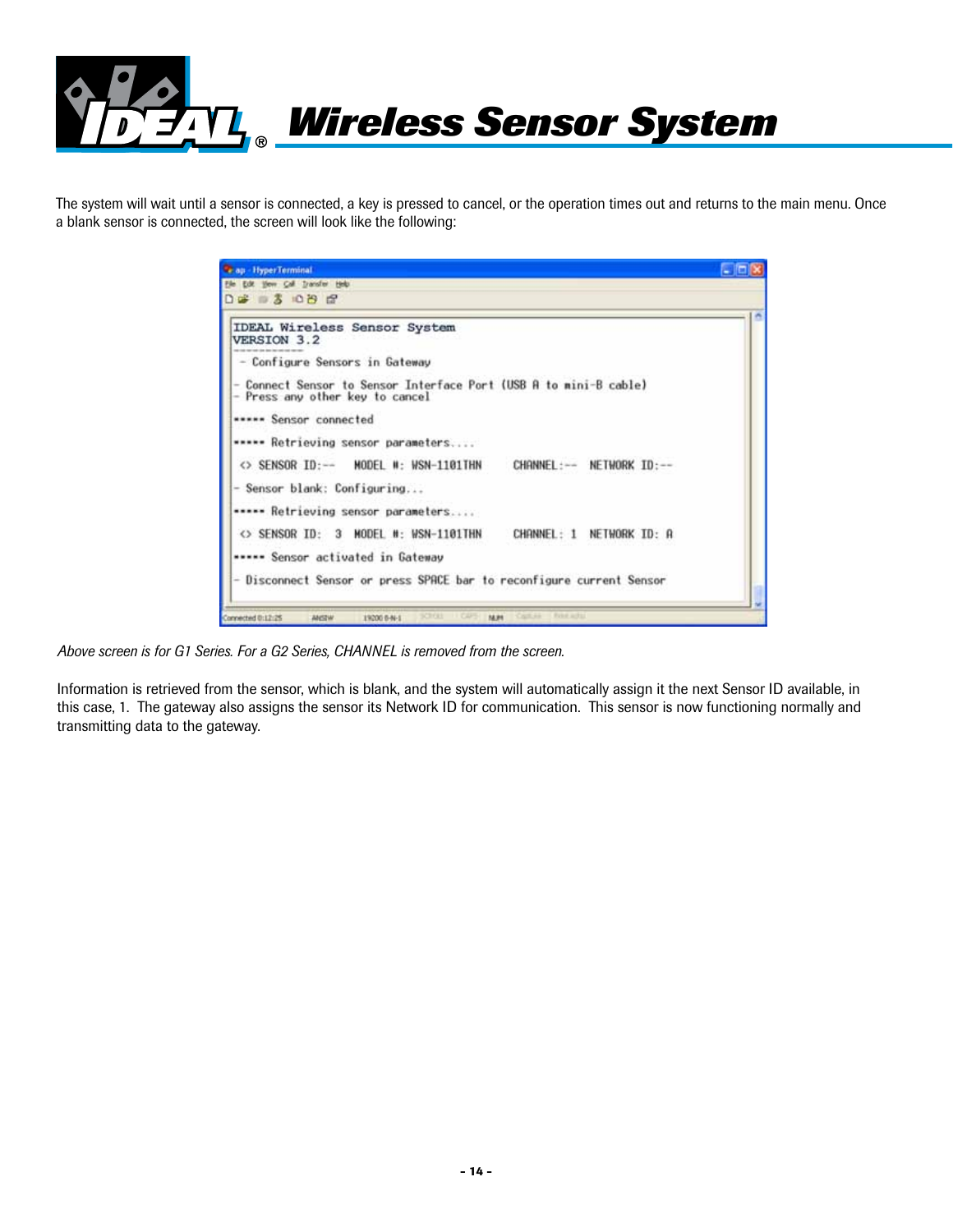The message below is displayed when the connected sensor has a Sensor ID that is already configured in the gateway. When this occurs, additional options are provided as shown.



Press the corresponding number to perform the action described.

- **Option 1** will reconfigure the sensor with the next Sensor ID available in the system. Do this when adding a sensor to a network that was already part of a different network, but was not erased from the previous gateway.
- **Option 2** will erase all configuration data from the Sensor.
- **Option 3** will erase all configuration data from the Sensor and remove it from the gateway.
- **Option 4** will update the sensor to match the gateway's communication configuration.
- Note this option is only available if the configuration data is different between the sensor and gateway.

Note - If a configuration error occurs due to a faulty connection of the USB port/cable such as electrical noise, the system may display some unknown data but will conclude with a message that the sensor configuration has not been changed. Press the SPACE BAR to try configuration again, or disconnect and reconnect the USB cable.

After the primary gateway is configured with the desired sensors, it is recommended to capture the configuration data by using Option L, discussed below, to list the sensors on the screen. Using either the "Print Screen" button or copying/pasting the data from the screen into a text file can be used.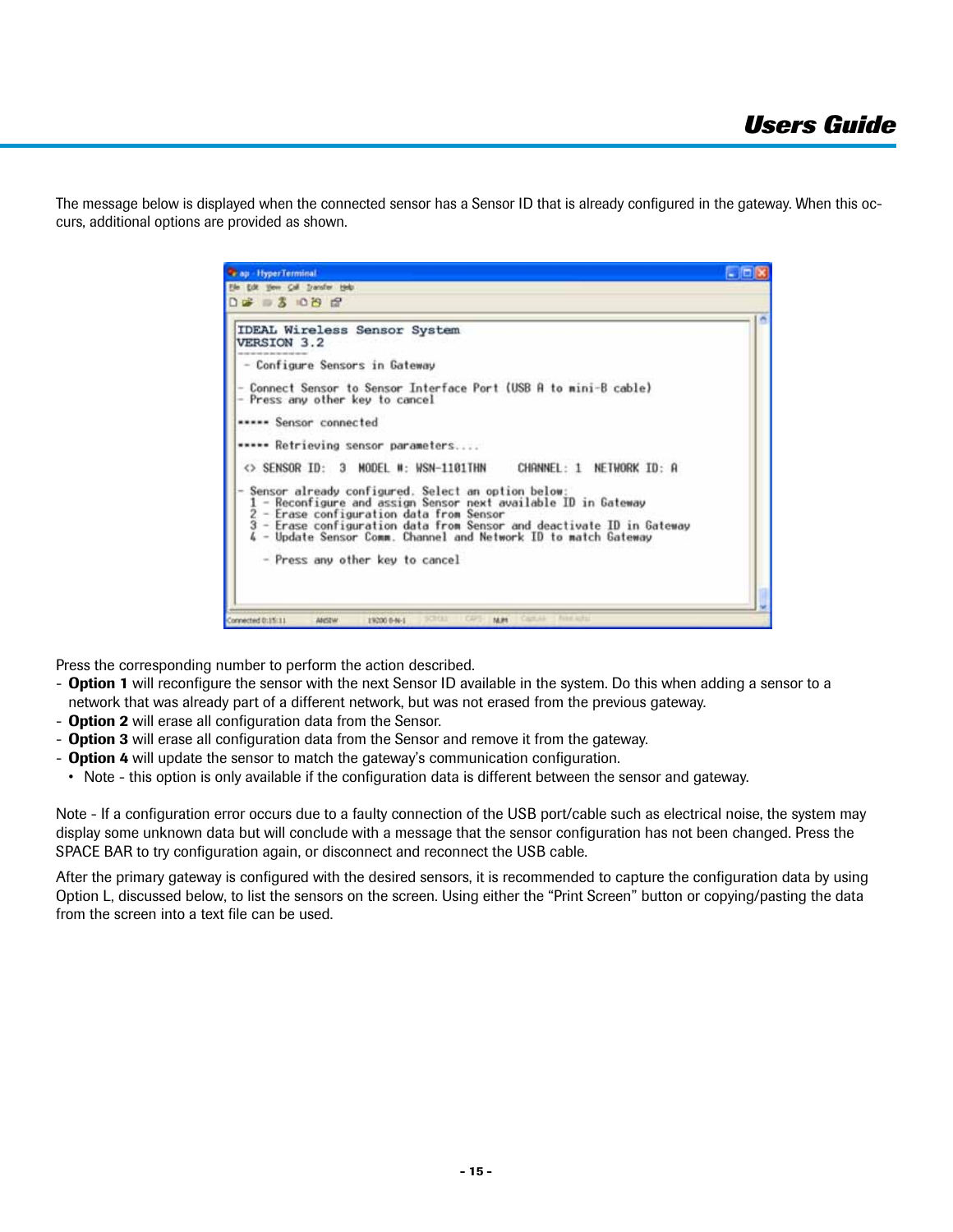

#### Option M - Configure Replacement of Redundant Gateway

A unique capability of the gateway is the ability to configure one for redundant operation. The redundant gateway can be on "hot stand-by" for a remote switchover, or on "warm stand-by" where the network cable needs to be moved from the primary to the stand-by unit. The configuration for redundancy is also the same as configuring for replacement in the unlikely event a gateway fails or is damaged. A redundant or replacement gateway can be configured in just a few minutes.

Note – the descriptions below only show how to configure the gateway for the wireless network parameters and wireless sensors. The wired network parameters need to be configured through the "Remote User Interface" software utility from FieldServer Technologies. Wired configuration parameters are recommended as follows:

| Implementation | <b>Wired Network Address</b> | <b>IP</b> address      |
|----------------|------------------------------|------------------------|
| Hot Stand-By   | Different than primary       | Different than primary |
| Warm Stand-By  | Same as primary              | Same as primary        |

Note – When using warm stand-by mode both gateways should not be connected to the wired network at the same time. There are multiple actions that can be performed under Option M.

| <b><i>Cap HyperTerminal</i></b>                                                                                                                                                                                                                      | - 101 |
|------------------------------------------------------------------------------------------------------------------------------------------------------------------------------------------------------------------------------------------------------|-------|
| File Edit Vess Call Dansfer Hob                                                                                                                                                                                                                      |       |
| .                                                                                                                                                                                                                                                    |       |
| IDEAL Wireless Sensor System<br>VERSION 3.2                                                                                                                                                                                                          |       |
| - Configure Replacement or Redundant Gateway                                                                                                                                                                                                         |       |
| WARNING - This selection is intended to be used for configuring a<br>redundant Gateway or replacing an existing installed Gateway.<br>Be sure to set the IP or network address of the Gateway<br>(refer to manual for how to change the IP address). |       |
| Select an option below:<br>1. Activate all Sensors<br>2. Deactivate all Sensors<br>3. Enter Listening Mode to automatically activate configured Sensors<br>4. Manually activate or deactivate Sensors_                                               |       |
|                                                                                                                                                                                                                                                      |       |
|                                                                                                                                                                                                                                                      |       |
|                                                                                                                                                                                                                                                      |       |
| 1 Carnett 1 Free Acto<br><b>SCRUDA</b><br>Connected 0:18:01<br>14.91<br>ANSTW<br>19200 8-461                                                                                                                                                         |       |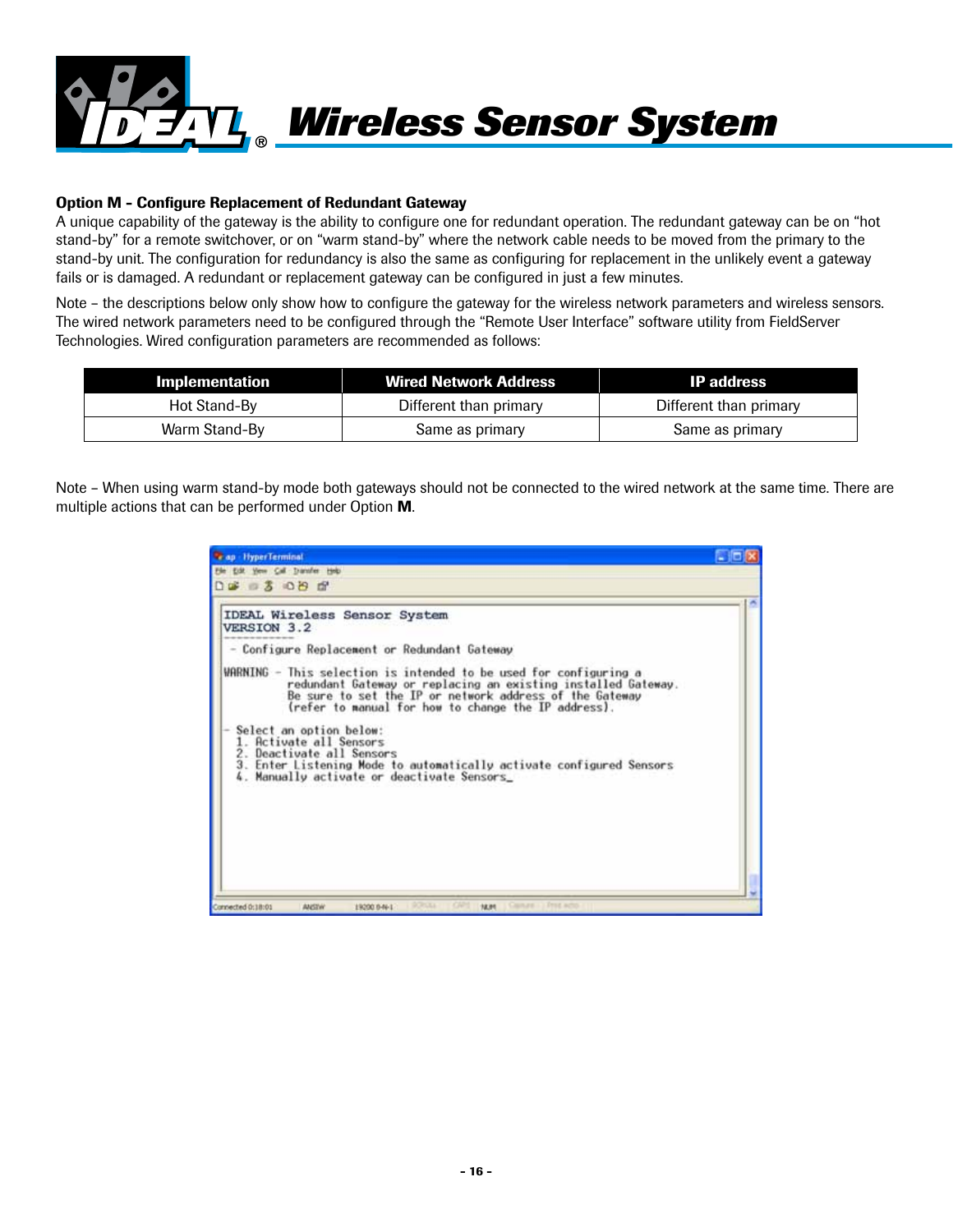Press the corresponding number to perform the action described.

- **Option 1** will activate all sensors in the gateway up to the maximum available
- **Option 2** will deactivate all sensors in the gateway, allowing
- for a quick reboot of the system
- **Option 3** put the gateway into Listening Mode. This is extremely useful if a gateway in a deployed network malfunctions or is damaged, because it allows you to simply replace the bad gateway with a new one by listening for any sensors that were talking to the previous gateway. All you need to input is the network configuration and Network ID that the deployed sensors were operating on. The gateway will listen for 5 minutes, and automatically add sensors as they are "heard." This mode can be terminated at any time by pressing Shift+L, or repeated if all sensor devices have not been found.
- **Option 4** allows you to manually add or remove sensors from the gateway. Also, use this option to update a sensor's model number (helpful if Listening mode was used to activate sensors).

Note – the operation described here does not configure the wired network parameters of the replacement / redundant gateway, but only the wireless sensors that are to be configured to it. See the Network Configuration Guide at the following page for configuring the wired BAS interface (e.g. BACnet, Modbus, LonWorks).

http://www.idealwirelesssensors.com/support/

#### Option L – List Sensors and Latest Data

Menu option L displays the list of sensors configured to the gateway, including the sensor model and data from the latest packet received.

| VERSION 3.2                    |                                              | <b>IDEAL Wireless Sensor System</b>                                                                                                                            |                          |                                    |                      |                                           |                   |          |          |          |  |
|--------------------------------|----------------------------------------------|----------------------------------------------------------------------------------------------------------------------------------------------------------------|--------------------------|------------------------------------|----------------------|-------------------------------------------|-------------------|----------|----------|----------|--|
|                                |                                              | - List Sensors and Latest Data<br>$dT -$ Seconds since last data packet                                                                                        |                          |                                    |                      |                                           |                   |          |          |          |  |
|                                |                                              | PWR - Battery Voltage in deciVolts (i.e. 36 = 3.6V). 8 for Low Battery<br>$1$ to $5$ = RSSI for RF Sensors<br>$S1-8$ - Sensor data (units vary by sensor type) |                          |                                    |                      |                                           |                   |          |          |          |  |
| <b>SENSOR</b><br>$\frac{1}{2}$ | PWR<br>dT<br>52<br>45<br>43<br>52<br>37<br>7 | MODEL.<br>1102C02R<br>1102C02R<br>1101THN                                                                                                                      | S1<br>616<br>630<br>71.4 | S <sub>2</sub><br>614<br>622<br>28 | S <sub>3</sub><br>88 | S4<br>$\bf{a}$<br>$\bar{\mathbf{0}}$<br>ğ | S5<br>ø<br>ĕ<br>ø | S6<br>88 | S7<br>88 | S8<br>88 |  |
| List Complete                  |                                              |                                                                                                                                                                |                          |                                    |                      |                                           |                   |          |          |          |  |
|                                |                                              | Enter command or press any key to show menu:                                                                                                                   |                          |                                    |                      |                                           |                   |          |          |          |  |
|                                |                                              |                                                                                                                                                                |                          |                                    |                      |                                           |                   |          |          |          |  |
|                                |                                              |                                                                                                                                                                |                          |                                    |                      |                                           |                   |          |          |          |  |

Note - if the model number is not entered during manual configuration of the gateway, the model number of the sensor will be blank. This does not impact the operation of the system in any way with regard to the BAS interface (e.g. BACnet, Modbus, LonWorks).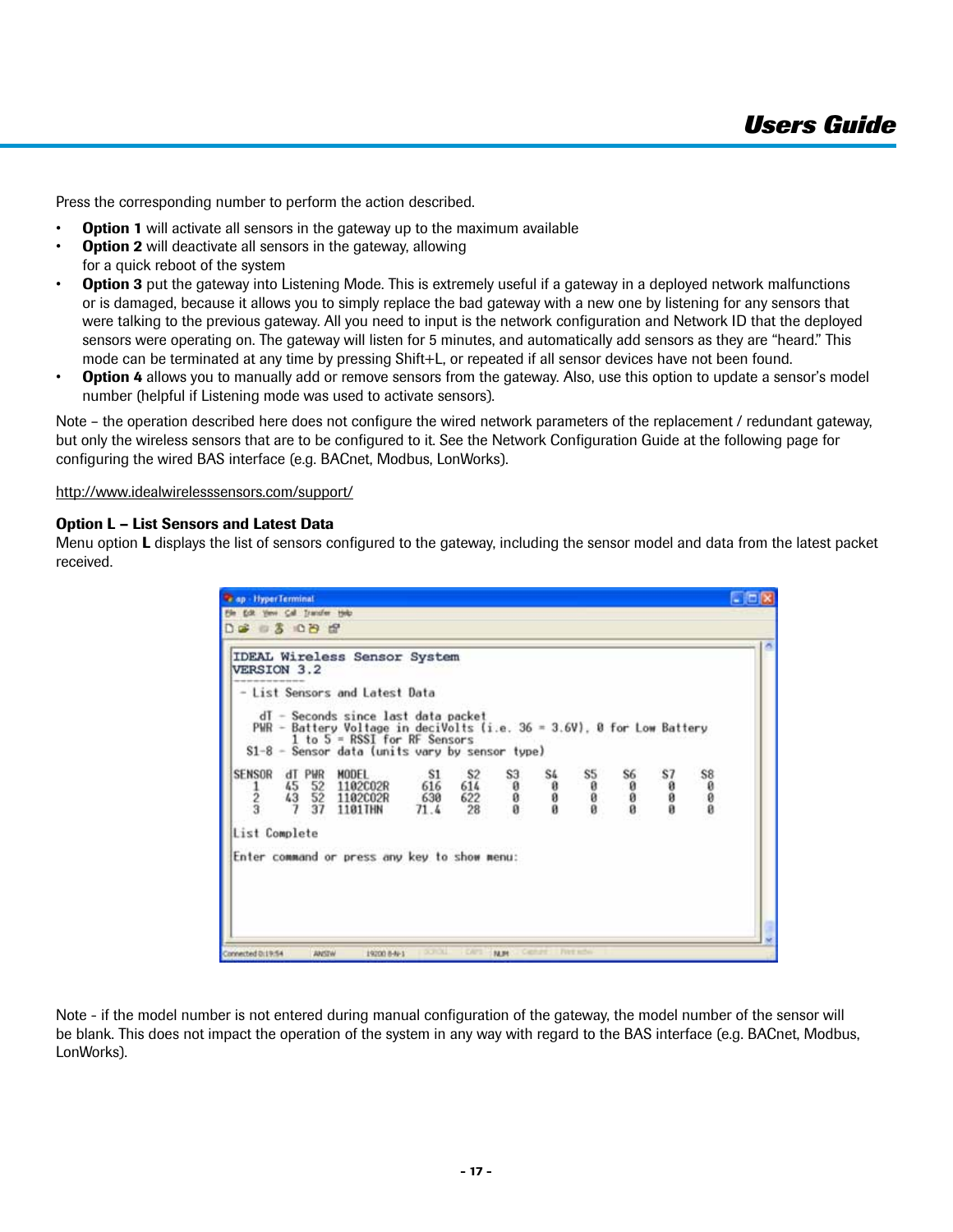

#### Option P – Print Sensor Data to Screen

Menu option P displays the incoming sensor data on the screen and allows for capturing this data to a text file (data logging) through HyperTerminal, another terminal emulator program, or a custom designed application. When this mode is enabled it will continue until terminated by typing SHIFT+P.

| <b>IDEAL Wireless Sensor System</b><br>VERSION 3.2                                                                         |                                        |                                                                            |                                                                                        |                                               |     |         |     |     |    |  |
|----------------------------------------------------------------------------------------------------------------------------|----------------------------------------|----------------------------------------------------------------------------|----------------------------------------------------------------------------------------|-----------------------------------------------|-----|---------|-----|-----|----|--|
| - Printing Sensor Data to Screen as it Arrives                                                                             | dT - Seconds since last data packet    |                                                                            |                                                                                        |                                               |     |         |     |     |    |  |
| PWR - Battery Voltage in deciVolts (i.e. 36 = 3.6V), 0 for Low Battery<br>$S1-8$ - Sensor data (units vary by sensor type) | 1 to $5 = RSSI$ for RF Sensors         |                                                                            |                                                                                        |                                               |     |         |     |     |    |  |
| Other functions disabled<br>Type Shift+P to disable printing                                                               |                                        |                                                                            |                                                                                        |                                               |     |         |     |     |    |  |
| MINUTES, SENSOR,<br>ø.<br>0.<br>0.<br>1.<br>1.                                                                             | $\frac{1}{2}$ .<br>$\frac{1}{3}$<br>2. | dT, PWR,<br>$\frac{58}{22}$<br>$\frac{22}{56}$<br>52.<br>58.<br>63.<br>56. | S1.<br>$\frac{52}{37}$ , $\frac{613}{71}$<br>52, 631,<br>611.<br>37, 72.1,<br>52, 632, | S2.<br>687<br>-37<br>624<br>602<br>-39<br>638 | S3. | S4. S5. | S6. | S7. | S8 |  |

Note – the header information and oldest data will scroll off the top of the screen as new information is added to the bottom.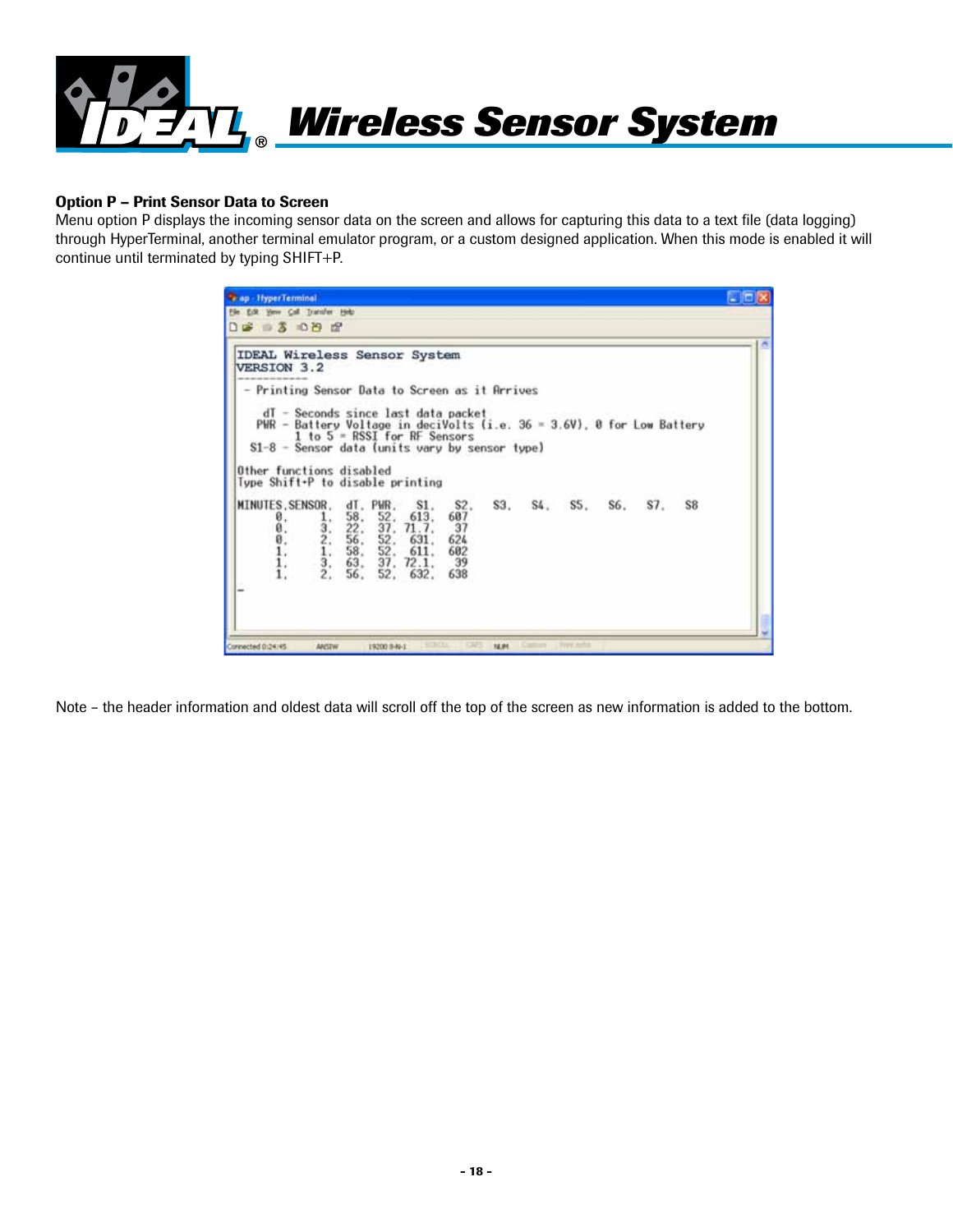#### Option R - Repeater Mode

Menu option R is Repeater mode and allows the Wireless Sensor Gateway device to function as a repeater for extended range. Multiple repeaters can be used with a single BAS gateway and allow for an unlimited extension of data range from the wireless sensors in any topology. The repeaters do not form routes for each sensor; they simply repeat data that arrives using the same Network ID for which they are configured. Repeaters will not repeat data from other repeaters and the gateway and repeaters will not display repeated data from the same sensor node.

Proper use of the Wireless Sensor Gateway as a repeater requires the use of the same Network ID as is used for the gateway. These parameters can be selection through menu option N as listed earlier in this guide. The repeater should be located within range of the gateway, and a range of 300 feet is recommended for most environments. Some environments may require short distance.

| <b>Te ap - HyperTerminal</b>                                                                                            | $-$ [o] $\times$ |
|-------------------------------------------------------------------------------------------------------------------------|------------------|
| the tot year Cal Transfer telp                                                                                          |                  |
| $D = 3086$                                                                                                              |                  |
| IDEAL Wireless Sensor System<br>VERSION 3.2<br>an one can then the control and can be                                   |                  |
| - Repeater Mode currently Disabled                                                                                      |                  |
| Press Shift+R to toggle repeater mode on or off, any other key to cancel                                                |                  |
| ***** Repeater Mode currently Enabled                                                                                   |                  |
| Enter command or press any key to show menu:                                                                            |                  |
|                                                                                                                         |                  |
|                                                                                                                         |                  |
|                                                                                                                         |                  |
|                                                                                                                         |                  |
|                                                                                                                         |                  |
|                                                                                                                         |                  |
|                                                                                                                         |                  |
|                                                                                                                         |                  |
|                                                                                                                         |                  |
| <b>IIVEE</b><br><b>CIVE</b><br>Castler in<br>- First scho<br>Connected 0:25:27<br>19200 8-N-1<br>19,011<br><b>ANSTW</b> |                  |

Pressing SHIFT+R will toggle repeater mode on or off.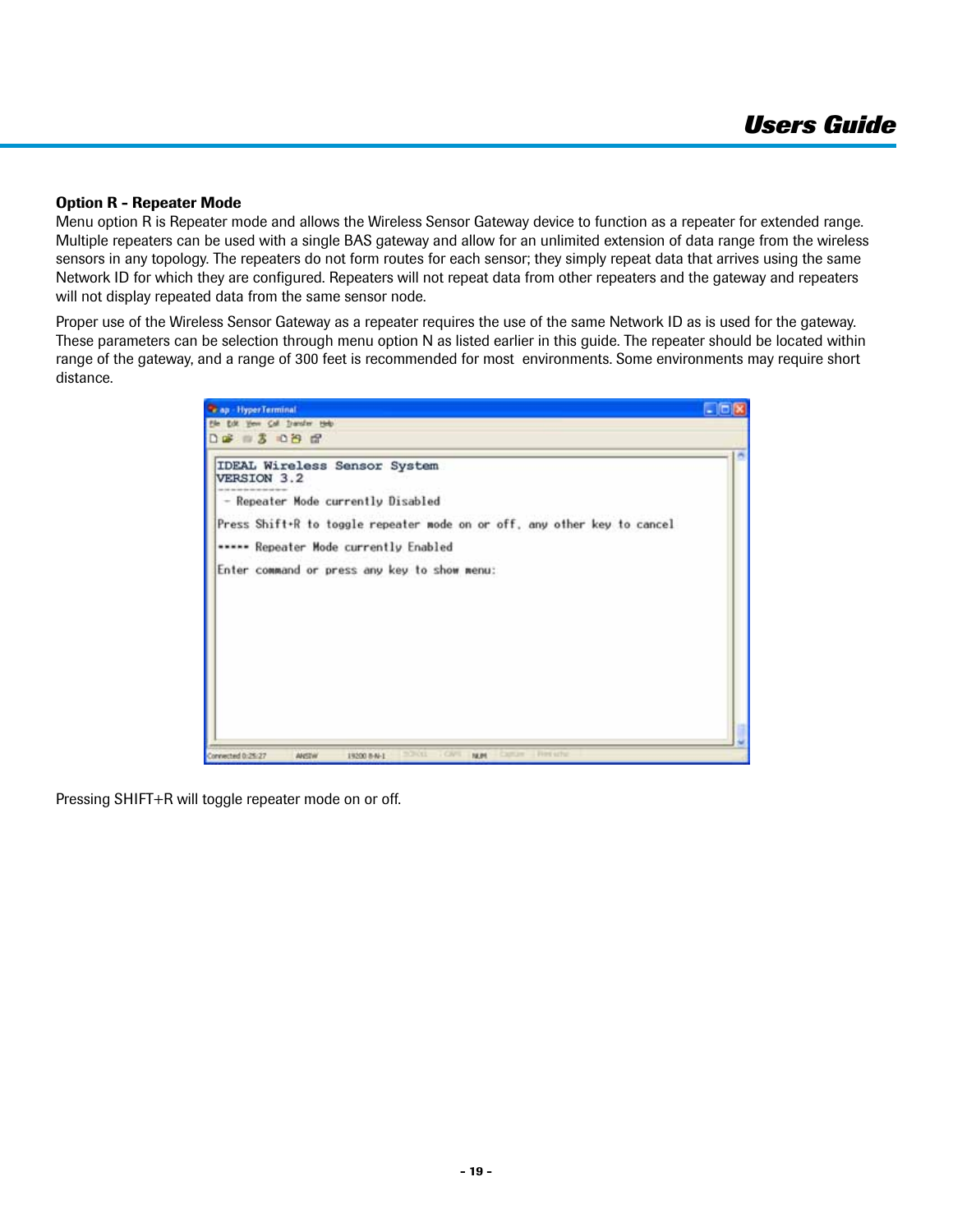

#### Option T - Timeout Configuration

Menu option T allows you to enable a global timeout for the sensors activated in the system. This timeout will set the data of a sensor, which has not been heard from in the specified time, to zero. This can be used to set alarms for sensors that have stopped communicating.

| <b>Trap - HyperTerminal</b>                                                                | $-100$ |
|--------------------------------------------------------------------------------------------|--------|
| the Edit Year Call Transfer Help                                                           |        |
| $D = 3086$                                                                                 |        |
| IDEAL Wireless Sensor System<br>VERSION 3.2                                                |        |
| - Timeout Configuration: Disabled                                                          |        |
| Press Shift+T to enable timeout, any other key to cancel                                   |        |
| Sensor values will be set to zero if no new data is received before timeout                |        |
| Enter minutes for timeout, or press any key to cancel (15-120): 15                         |        |
| ***** Timeout Enabled, set to 15 minutes                                                   |        |
| Enter command or press any key to show menu:                                               |        |
|                                                                                            |        |
|                                                                                            |        |
|                                                                                            |        |
|                                                                                            |        |
|                                                                                            |        |
| SCROLL III CAPS<br>Cast 44 Fire arts<br>14.91<br>Connected 0:27:00<br>19200 8-N-L<br>ANSTW |        |

Press SHIFT+T to enable the timeout. Once enabled, you are required to set the number of minutes before a sensor gets timed out. This can be 15 – 120 minutes (2 hours). This is a global timeout, so all sensors activated in the system will be subject to this setting.

To deactivate, reenter this option, and press SHIFT+T again.

| <b>Cap</b> - HyperTerminal                                                                                            |  |
|-----------------------------------------------------------------------------------------------------------------------|--|
| the tott year Call Transfer Help                                                                                      |  |
| $D = 3086$                                                                                                            |  |
| <b>IDEAL Wireless Sensor System</b><br>VERSION 3.2                                                                    |  |
| - Timeout Configuration: Enabled, set to 15 minutes                                                                   |  |
| Press Shift+T to disable timeout, press U to update minutes,<br>Any other key to cancel                               |  |
| ***** Timeout Disabled<br>Sensor values will remain at last value until new data arrives                              |  |
| Enter command or press any key to show menu:                                                                          |  |
|                                                                                                                       |  |
|                                                                                                                       |  |
|                                                                                                                       |  |
|                                                                                                                       |  |
|                                                                                                                       |  |
|                                                                                                                       |  |
| FILER ALTN<br><b>DOROTA</b><br>Connected 0.29:12<br><b>DAYS</b><br>NOM.<br>1 Capha II<br>19200 8-46-1<br><b>ANSZW</b> |  |

You can also update the timeout setting at this point as well. Press U to update the timeout.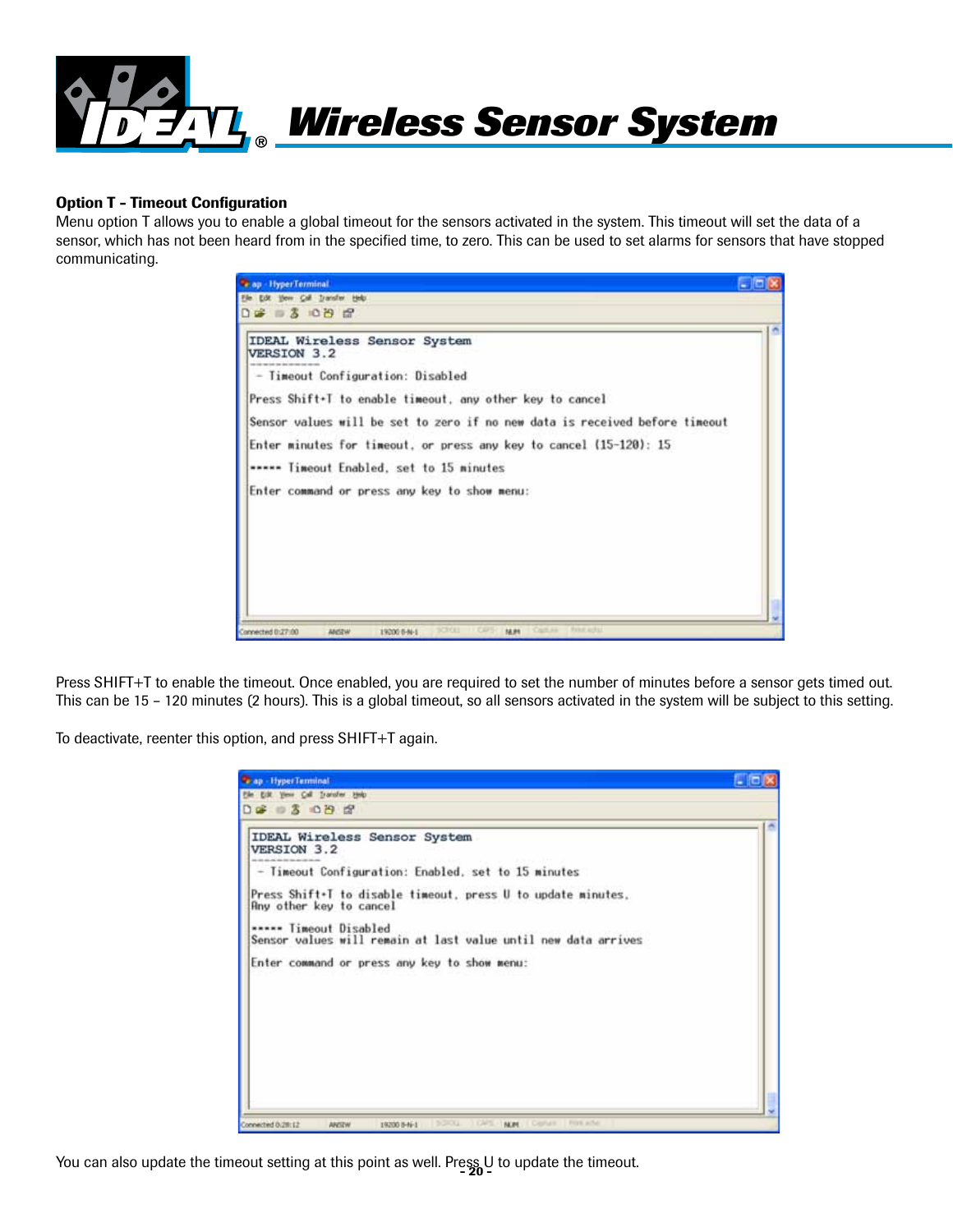#### Option D - Diagnostic Information for Sensors

Menu option D provides network diagnostic information for each sensor for monitoring network robustness, performance, and troubleshooting. Each repeater node in the network increments a hop counter and updates the received signal strength for each data packet. Diagnostic information could be used to determine if additional repeaters are needed to meet certain network specifications such as having more than one path to the gateway or potentially reducing the number of hops to the gateway.

| File Edit Yew Call Transfer Help<br>$D = 3$ 00 $P$<br>IDEAL Wireless Sensor System<br>VERSION 3.2<br>- Diagnostic Info for Sensors<br>dI - Seconds since last data packet<br>PWR - Battery Voltage in deciVolts (i.e. 36 = 3.6V), 0 for Low Battery<br>RSSI - Received Signal Strength Indicator of Communications Channel<br>TOTAL PATHS - Total number of packet routes between Sensor and Gateway<br>LEAST HOPS - Shortest route between Sensor and Gateway<br>MOST HOPS - Longest route between Sensor and Gateway<br>BEST RSSI - Lowest hop RSSI of the packet route with highest RSSI<br>BEST HOPS - Hop count of the packet route with highest RSSI<br>SENSOR<br>dT PWR<br>MODEL<br>TOTAL PATHS LEAST HOPS MOST HOPS BEST RSSI / HOPS<br>52<br>52 1102C02R<br>$-81$<br>52 1102C02R<br>15<br>$-72$<br>$-37$<br>37<br>1101THN |               |  |  |  |
|------------------------------------------------------------------------------------------------------------------------------------------------------------------------------------------------------------------------------------------------------------------------------------------------------------------------------------------------------------------------------------------------------------------------------------------------------------------------------------------------------------------------------------------------------------------------------------------------------------------------------------------------------------------------------------------------------------------------------------------------------------------------------------------------------------------------------------|---------------|--|--|--|
|                                                                                                                                                                                                                                                                                                                                                                                                                                                                                                                                                                                                                                                                                                                                                                                                                                    |               |  |  |  |
|                                                                                                                                                                                                                                                                                                                                                                                                                                                                                                                                                                                                                                                                                                                                                                                                                                    |               |  |  |  |
|                                                                                                                                                                                                                                                                                                                                                                                                                                                                                                                                                                                                                                                                                                                                                                                                                                    |               |  |  |  |
|                                                                                                                                                                                                                                                                                                                                                                                                                                                                                                                                                                                                                                                                                                                                                                                                                                    |               |  |  |  |
|                                                                                                                                                                                                                                                                                                                                                                                                                                                                                                                                                                                                                                                                                                                                                                                                                                    |               |  |  |  |
|                                                                                                                                                                                                                                                                                                                                                                                                                                                                                                                                                                                                                                                                                                                                                                                                                                    |               |  |  |  |
|                                                                                                                                                                                                                                                                                                                                                                                                                                                                                                                                                                                                                                                                                                                                                                                                                                    |               |  |  |  |
|                                                                                                                                                                                                                                                                                                                                                                                                                                                                                                                                                                                                                                                                                                                                                                                                                                    |               |  |  |  |
| Enter command or press any key to show menu:                                                                                                                                                                                                                                                                                                                                                                                                                                                                                                                                                                                                                                                                                                                                                                                       | List Complete |  |  |  |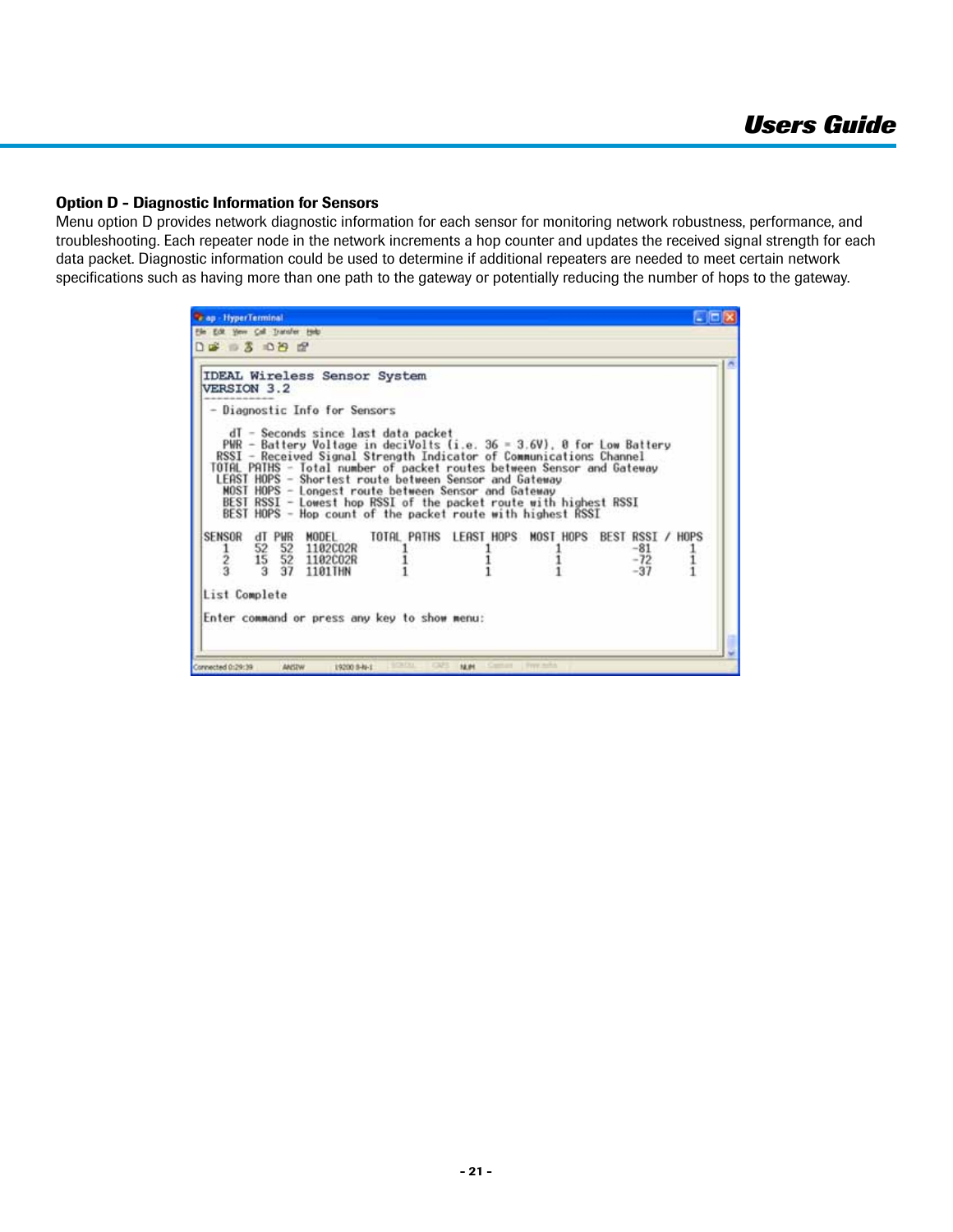

#### Appendix A

Data from the sensors is mapped as follows in the gateway.

#### Data Arrays

The gateway is capable of supporting multiple protocols depending on the specific module that is used and how it is configured.

| <b>Parameter</b>         | <b>Configuration Port</b>                                      |
|--------------------------|----------------------------------------------------------------|
| COMM_CHANNEL             | Communication channel of system                                |
| COMM_NET_ID              | Communication network ID of system                             |
| <b>ACTIVE SENSORS</b>    | Number of sensors active in system                             |
| SENSORS_WITH_LOW_BATTERY | Number of sensors that are sending a low battery signal        |
| REPEATER_MODE            | "1" means gateway is set as a repeater                         |
| TIMEOUT_CONFIG           | Value (minutes) of timeout setting; "0" means mode is disabled |
| SENSORS_IN_TIMEOUT       | Number of sensors currently in timeout, if mode enabled        |
| SOFTWARE_VERSION         | Version of gateway software                                    |
| Nx_PWR                   | Battery voltage, or RSSI of RF powered sensors                 |
| Nx_DELTA_T               | Time (seconds) since the last packet was received              |
| $Nx_S1$                  | Sensor input 1                                                 |
| $Nx_S2$                  | Sensor input 2                                                 |
| $Nx_S3$                  | Sensor input 3                                                 |
| $Nx_S4$                  | Sensor input 4                                                 |
| $Nx_S5$                  | Sensor input 5                                                 |
| $Nx_S6$                  | Sensor input 6                                                 |
| Nx_S7                    | Sensor input 7                                                 |
| Nx_S8                    | Sensor input 8                                                 |
| Nx_TXID                  | Transmitter ID (only valid in RF powered sensors)              |

Note - "x" is a number from 1 – 100, corresponding to the each sensor node in the system. A BACnet object is defined for all notes, regardless of whether or not they are active in the system.

#### MODBUS Register Map

| <b>Array</b>   | <b>Starting Address</b> | Length | <b>Type</b> | <b>Description</b>                                                                                                             |
|----------------|-------------------------|--------|-------------|--------------------------------------------------------------------------------------------------------------------------------|
| <b>TXID</b>    | 30001                   | 100    | Integer     | Transmitter ID - only used for RF-powered nodes                                                                                |
| <b>PWR</b>     | 30101                   | 100    | Integer     | Battery voltage, displayed as 2-digit integer (e.g. $3.6V = 36$ , $5.4V =$<br>54) or RSSI (1-5) or received RF-power.          |
| <b>SECS</b>    | 30201                   | 100    | Integer     | Time (seconds) since last update. This is refreshed at 10 second<br>intervals in groups of 10 (e.g. 1-10, 11-20, 21-30, etc.). |
| S <sub>1</sub> | 30301                   | 100    | Integer     | Sensor input 1, scaled up 10X                                                                                                  |
| S <sub>2</sub> | 30401                   | 100    | Integer     | Sensor input 2, scaled up 10X                                                                                                  |
| S <sub>3</sub> | 30501                   | 100    | Integer     | Sensor input 3, scaled up 10X                                                                                                  |
| S4             | 30601                   | 100    | Integer     | Sensor input 4, scaled up 10X                                                                                                  |
| S <sub>5</sub> | 30701                   | 100    | Integer     | Sensor input 5, scaled up 10X                                                                                                  |
| S <sub>6</sub> | 30801                   | 100    | Integer     | Sensor input 6, scaled up 10X                                                                                                  |
| S7             | 30901                   | 100    | Integer     | Sensor input 7, scaled up 10X                                                                                                  |
| S <sub>8</sub> | 31001                   | 100    | Integer     | Sensor input 8, scaled up 10X                                                                                                  |
| <b>STATUS</b>  | 31101                   | 100    | Integer     | Gateway Status Parameters,, not used in this demo                                                                              |

The Sensor ID is the index in the arrays listed above. For example, to find the S1 data for Sensor 15, go to address 30315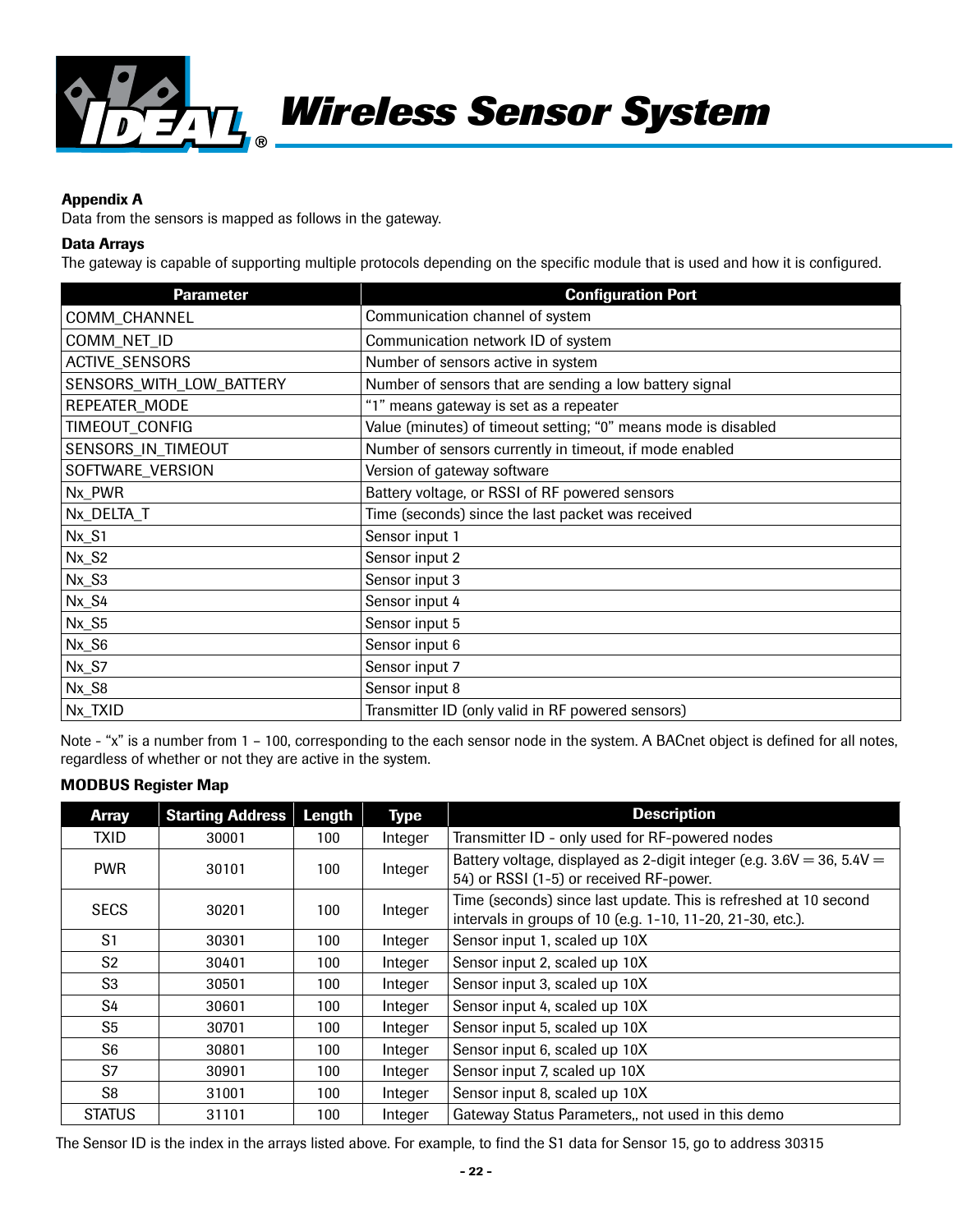### STATUS Descriptions

| <b>Address</b> | <b>Status</b>            | <b>Description</b>                                       |
|----------------|--------------------------|----------------------------------------------------------|
| 31101          | COMM_CHANNEL             | Communication channel of system                          |
| 31102          | COMM NET ID              | Communication network ID of system                       |
| 31103          | <b>ACTIVE SENSORS</b>    | Number of sensors active in system                       |
| 31104          | SENSORS_WITH_LOW_BATTERY | Number of sensors that are sending a low battery signal  |
| 31105          | REPEATER MODE            | "1" means gateway is set as a repeater                   |
| 31106          | TIMEOUT CONFIG           | Value (minutes) of timeout setting; mode disabled if "0" |
| 31107          | SENSORS IN TIMEOUT       | Number of sensors currently in tiemout, if mode enabled  |
| 31108          | SOFTWARE VERSION         | Version of gateway software                              |
| 31109          | <b>RESERVED</b>          |                                                          |
| 31110          | <b>RESERVED</b>          |                                                          |

## SNMP Object Definitions – MIB File

| <b>Object Identifier</b> | <b>Description</b>                                       |
|--------------------------|----------------------------------------------------------|
| <b>STATUS</b>            | Array containing the below info                          |
| COMM_CHANNEL             | Communication channel of system                          |
| COMM_NET_ID              | Communication network ID of system                       |
| <b>ACTIVE_SENSORS</b>    | Number of sensors active in system                       |
| SENSORS_WITH_LOW_BATTERY | Number of sensors that are sending a low battery signal  |
| REPEATER_MODE            | "1" means gateway is set as a repeater                   |
| TIMEOUT_CONFIG           | Value (minutes) of timeout setting; mode disabled if "0" |
| SENSORS_IN_TIMEOUT       | Number of sensors currently in timeout, if mode enabled  |
| SOFTWARE_VERSION         | Version of gateway software                              |
| <b>Data Arrays</b>       |                                                          |
| <b>PWR</b>               | Battery voltage, or RSSI of RF powered sensors           |
| DELTA_T                  | Time (seconds) since the last packet was received        |
| S <sub>1</sub>           | Sensor input 1                                           |
| S <sub>2</sub>           | Sensor input 2                                           |
| ${\sf S3}$               | Sensor input 3                                           |
| S4                       | Sensor input 4                                           |
| S <sub>5</sub>           | Sensor input 5                                           |
| S <sub>6</sub>           | Sensor input 6                                           |
| S7                       | Sensor input 7                                           |
| S8                       | Sensor input 8                                           |
| <b>TXID</b>              | Transmitter ID (only valid in RF powered sensors)        |

Note – Each data array contains points, all labeled "node\_XXX" where XXX is a number from 001 to 100, representing every sensor available in the system. All array points are available regardless of whether or not they are active in the system. Each data array is configured for up to 8 sensor inputs per device.